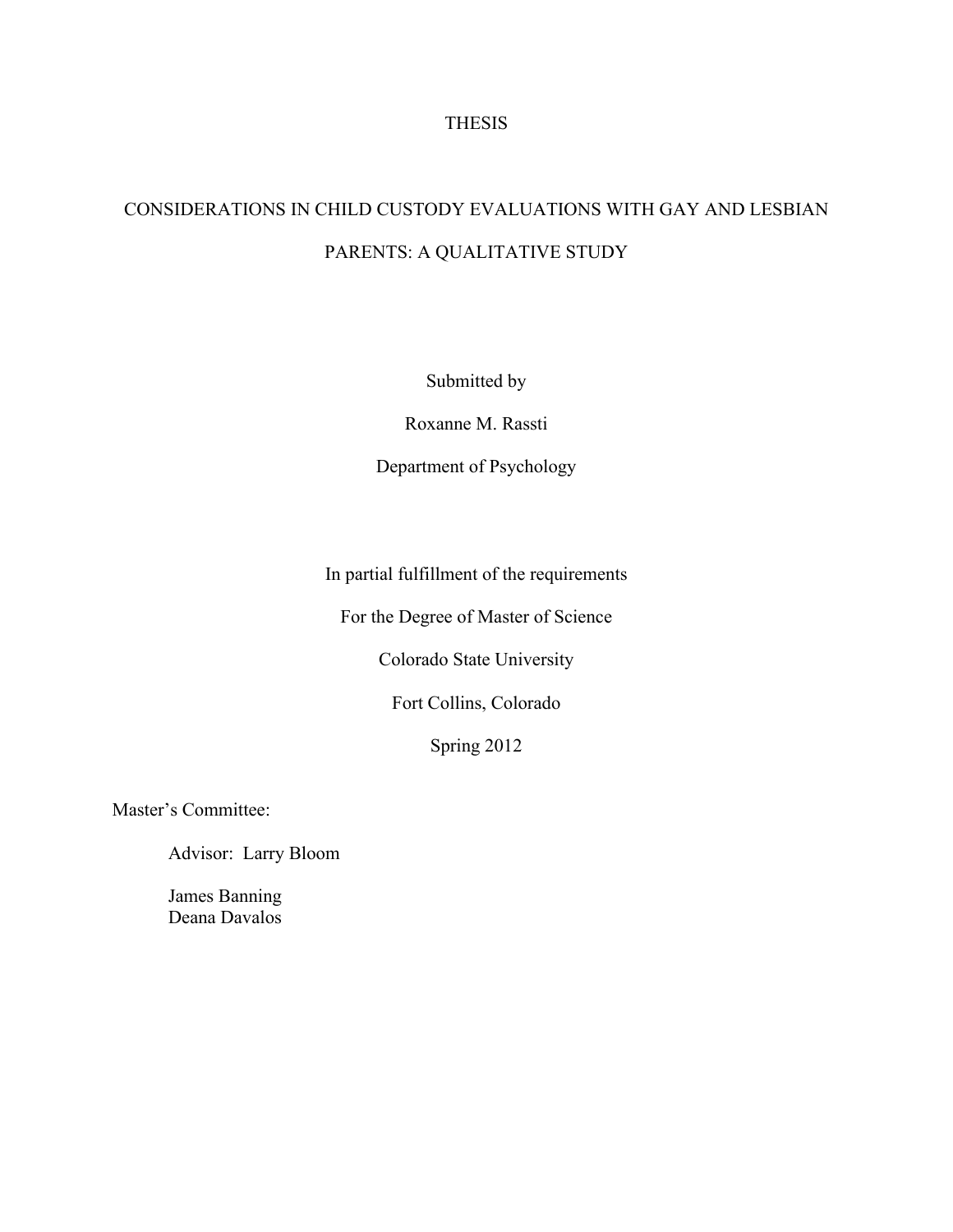Copyright by Roxanne Rassti 2012

All Rights Reserved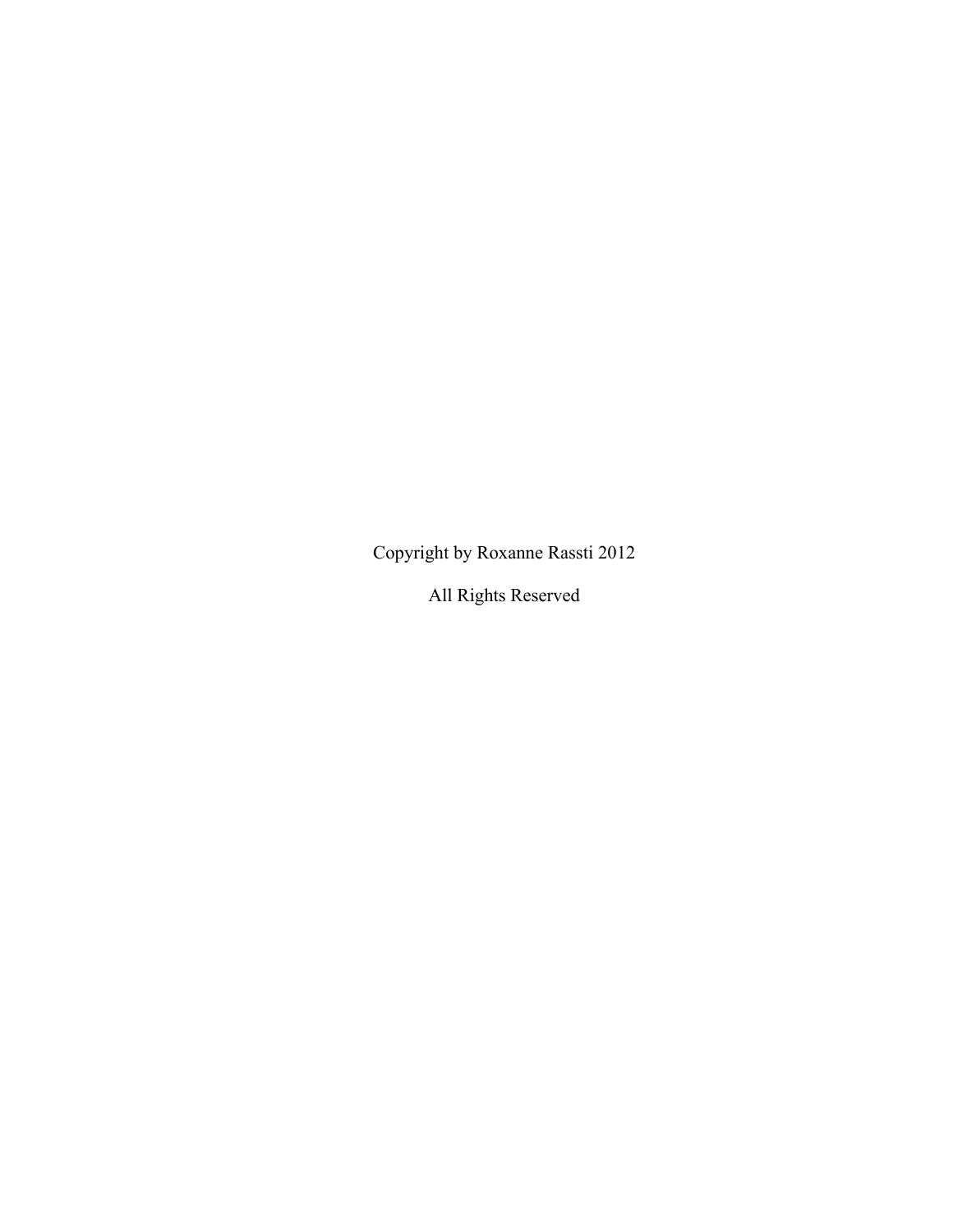## ABSTRACT

# CONSIDERATIONS IN CHILD CUSTODY EVALUATIONS WITH GAY AND LESBIAN PARENTS: A QUALITATIVE STUDY

Even though gay men and lesbian women are often involved in child custody evaluations with previous, heterosexual partners, there is little research centered on which factors child custody evaluators consider when evaluating families with a gay or lesbian parent. Using Interpretative Phenomenological Analysis, surveys from 19 child custody evaluators were analyzed for common themes. The analysis generated four key themes that influences evaluator rulings when conducting child custody evaluations with a gay or lesbian parent separating from a heterosexual partner. Also found in this study are factors that evaluators feel the family court system deem important. Results from the present research demonstrate inconsistency between how child custody evaluators conceptualize and conduct evaluations that involve families with one gay or lesbian parent versus two heterosexual parents. Possible implications for training and practice are discussed.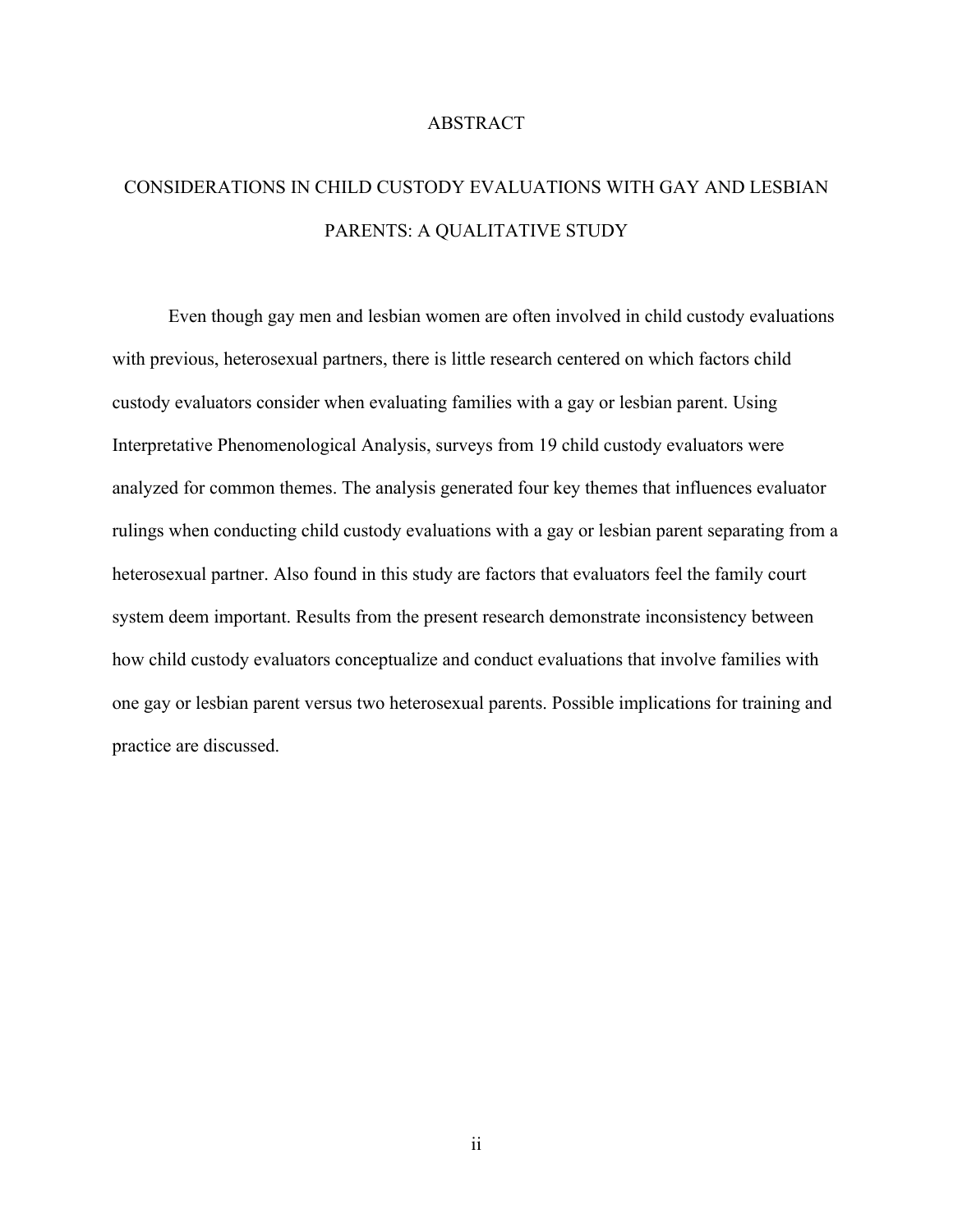## TABLE OF CONTENTS

| Considerations in Child Custody Evaluations with Gay and Lesbian Parents: A Qualitative |  |  |
|-----------------------------------------------------------------------------------------|--|--|
|                                                                                         |  |  |
|                                                                                         |  |  |
|                                                                                         |  |  |
|                                                                                         |  |  |
|                                                                                         |  |  |
|                                                                                         |  |  |
|                                                                                         |  |  |
|                                                                                         |  |  |
|                                                                                         |  |  |
|                                                                                         |  |  |
|                                                                                         |  |  |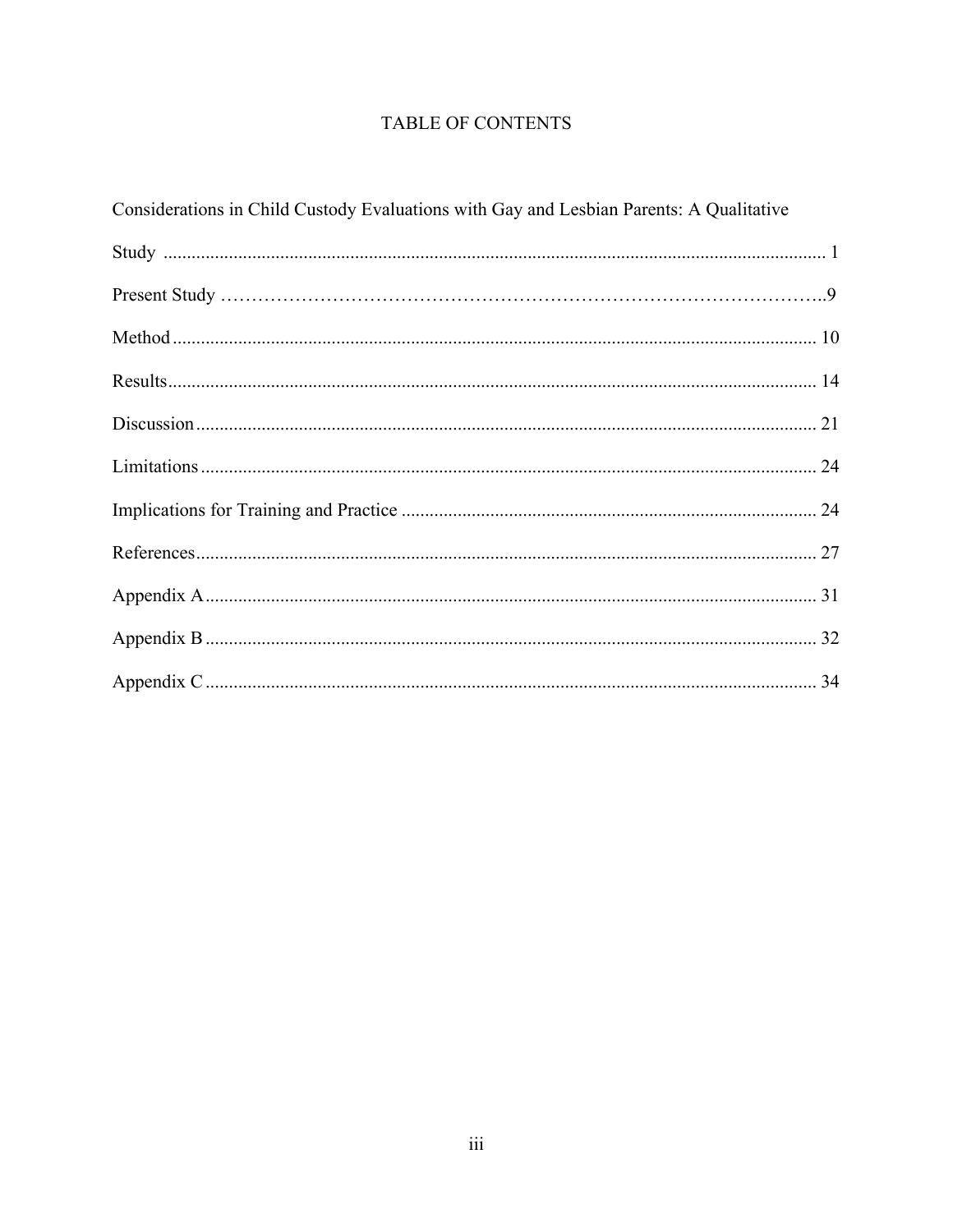# **Considerations in Child Custody Evaluations with Gay and Lesbian Parents: A Qualitative Study**

In the last few decades, legal and policy questions relevant to the family lives of gay and lesbian individuals have been the subject of much debate (Buxton, 1999; Franklin, 2003; Kendell, 2003; Patterson, 2009; Tye, 2003). Gay men and lesbian women constitute a special population that warrants specific knowledge and skills in the delivery of services that are not routinely acquired in the training of psychologists. With that said, it is unclear whether child custody evaluators have an understanding of gay and lesbian issues and their impact on evaluations. Furthermore, it has yet to be addressed if child custody evaluators deem these issues as important to even consider when conducting evaluations. The purpose of this exploratory study is to qualitatively examine the considerations that child custody evaluators take into account when a custody evaluation is being conducted with a gay or lesbian parent in the United States. More specifically, this study aims to further clarify the thought processes that child custody evaluators go through when they are presented with an evaluation that involves a gay or lesbian parent.

## **Demographics of Same-Sex Couples**

Although some individuals believe that a family is something more than a legal relationship and that caring for one another transcends legal boundaries, the vast majority of the policies that govern people's lives define family as a legal unit comprised of a married man and woman with their own biological or adopted children (Cahill & Tobias, 2007). The Federal Defense of Marriage Act (DOMA) defines marriage as a legal union between one man and one woman for purposes of all federal laws, and provides that states need not recognize a marriage from another state if it is between persons of the same sex (Babst, 2002). Currently, 37 states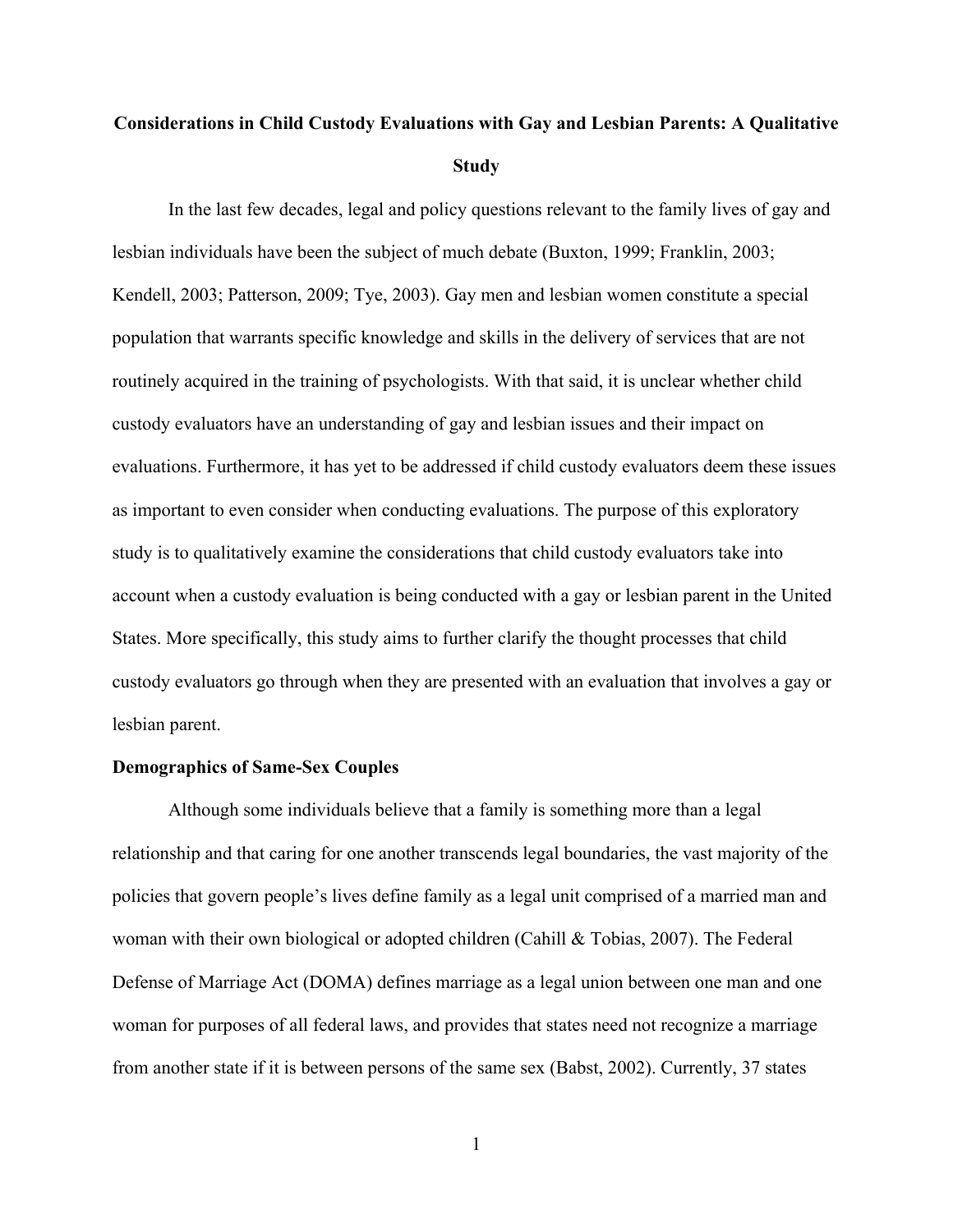have their own DOMA's, while 2 more states have strong language that defines marriage as one man and one woman (Babst, 2002). These laws and assumptions underlying family policy do not reflect the current demographic reality of families in the United States. Estimates from the 2000 Census indicate that the number of gay or lesbian parents in the United States range from two to eight million (Human Rights Campaign Report, 2001). Of these parents, 34% of lesbian couples and 22% of gay male couples have at least one child under eighteen years-old living in their home (Human Rights Campaign Report, 2001). At the Williams Institute, Gates (2007) combined 1990 and 2000 census data with data from the 2002 through 2006 Community Surveys to estimate that the number of same-sex couples increased 21 times faster than the United States population from 1990 to 2006. While these figures most likely represent an undercount of the actual number of gay and lesbian families in the United States, they still display an increase from previous decades.

## **Legal Context of Gay and Lesbian Parents**

Increased visibility has not necessarily led to increased acceptance; many still have reservations when it comes to the ability of gay and lesbian individuals to parent (Kendell, 2003; Patterson, 2009; & Tye, 2003). However, the problem does not start with societies' disapproval of gay and lesbian individual's parenting abilities. There is a much more general and pervasive bias against their sexuality that spills over into societies' attitudes about their parenting. Reeder, Pryor, Wohl and Griswell (2005) found that individuals have a tendency to attribute negative motives to others whose attitudinal positions differ from one's own position, especially when it comes to issues such as sexual orientation and gay marriage. The general level of bias that exists with respect to homosexuality and same-sex relationships certainly impacts the way gay and lesbian individuals are viewed in any aspect of their life.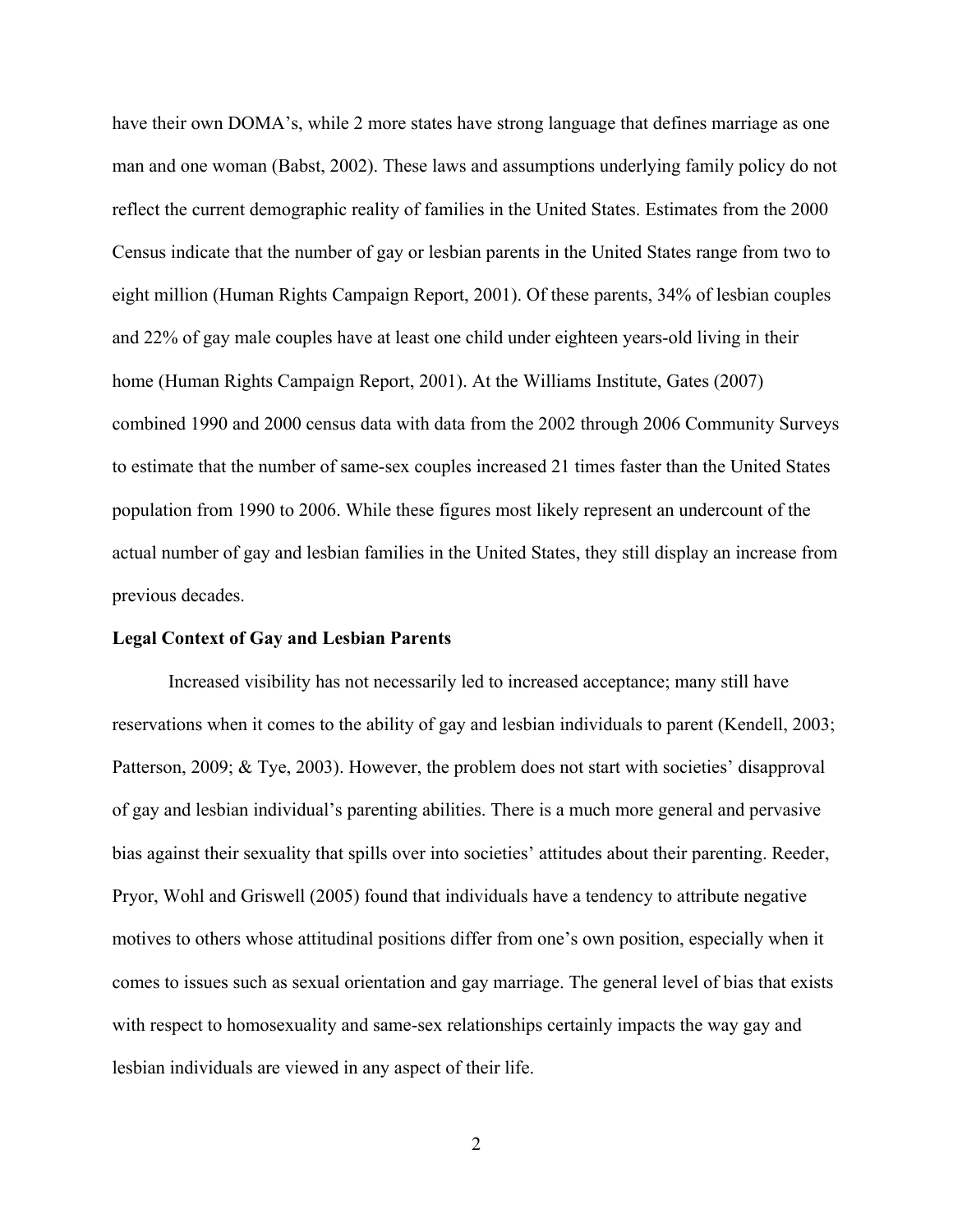While there is an increase in the number of same-sex couples who are having children together through assisted reproduction, most gay and lesbian individuals become parents in the context of a prior heterosexual marriage or relationship before coming out as gay or lesbian (Patterson, 2009). These cases arrive in court when previously married heterosexual parents are divorcing after one has come out as homosexual and the parents cannot agree on custody and visitation (Patterson, 2009). Such cases raise questions about whether a parent's sexual orientation should be considered in making custody and visitation decisions for a minor child or children. For heterosexual couples, the parent's psycho-sexual history is not relevant for the evaluation, so why is this standard changed for gay or lesbian parents?

Additionally, if a gay or lesbian couple separates after they have adopted a child or had a child through assisted means questions about custody and visitation may also find their way to court. In this case, custody disputes between same-sex parents are shaped by the legal inequality between the parents. The biological (or adoptive) parent is legally recognized while the nonbiological (or non-adoptive) parent is not (Rohrbaugh, 2007). Throughout these custody disputes, gay and lesbian parents frequently report discrimination in child custody processes and not infrequently, are stripped of their parental rights altogether, simply for being gay or lesbian (Patterson, 2009).

## **Custody Disputes and Visitation**

In nearly every state, custody decisions must be determined according to the "best interests of the child" but there is variability from one jurisdiction to another when it comes to addressing the question of whether a parent's sexual orientation should be considered relevant in deciding a child's best interest. Because of the ambiguous nature of the standard, it offers no clear guidelines that can help in custodial decision-making (Gould, 2007). This subjectivity,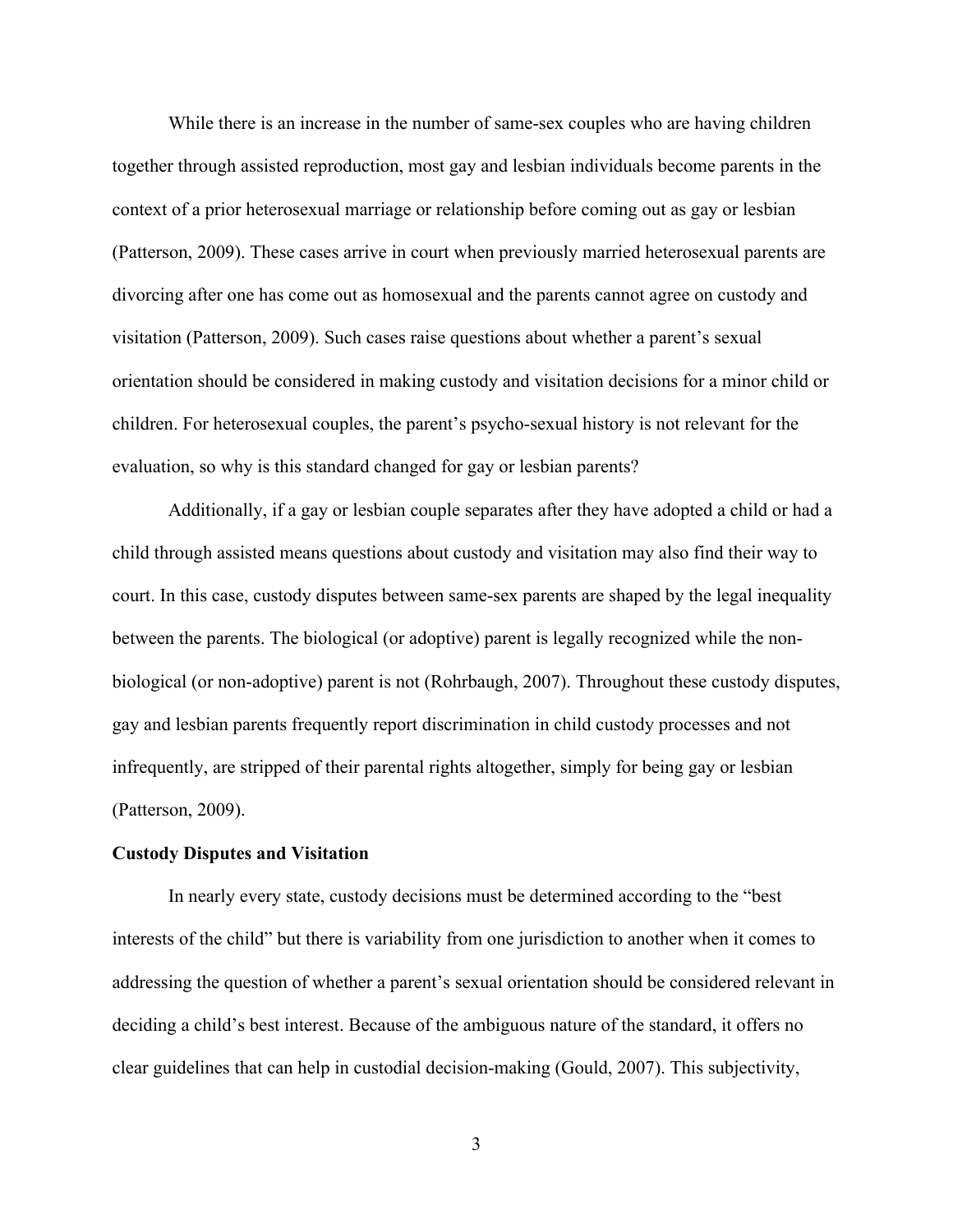coupled with the courts' attachment to the notion that the best psychological interests of the child are rooted in the traditional heterosexual familial system, places the burden of proof on gay or lesbian parents to show that their sexual orientation will not have any adverse effects on the child or children (Bricklin, 1995).

Such vagueness in the standard provides courts with immense discretion as to what evidence is considered and how much weight that evidence is accorded (Huff, 2001). Kendell (2003) reported that there were at least six states in which courts automatically presume that a gay or lesbian parent is unfit to have custody and at least as many in which courts may prohibit a gay or lesbian parent from exercising visitation in the presence of a same-sex partner. Generally, courts approach the issue of how a parent's sexual orientation affects parental fitness in three ways. First, courts applying the per se rule hold that a parent's homosexual conduct renders them an unfit parent as a matter of law (Huff, 2001). In these cases, sufficient evidence of a parent's homosexual conduct is enough to revoke parental rights. Second, some courts presume that a child or children will in some way be adversely affected by placement in the custody of a parent who is or has been involved in a homosexual relationship (Huff, 2001). While these lines of reasoning used to be fairly common, courts are moving more towards an evidentiary approach. This approach, often referred to as the nexus test, requires evidence that the parent's homosexual conduct affects or will likely negatively affect the child(ren) (Huff, 2001).

Movements away from per se rulings are not always synonymous with neutrality on the subject of sexual orientation in custody disputes. Overall, discrimination against gay and lesbian families by courts is declining but laws and social policies regarding gay families remain highly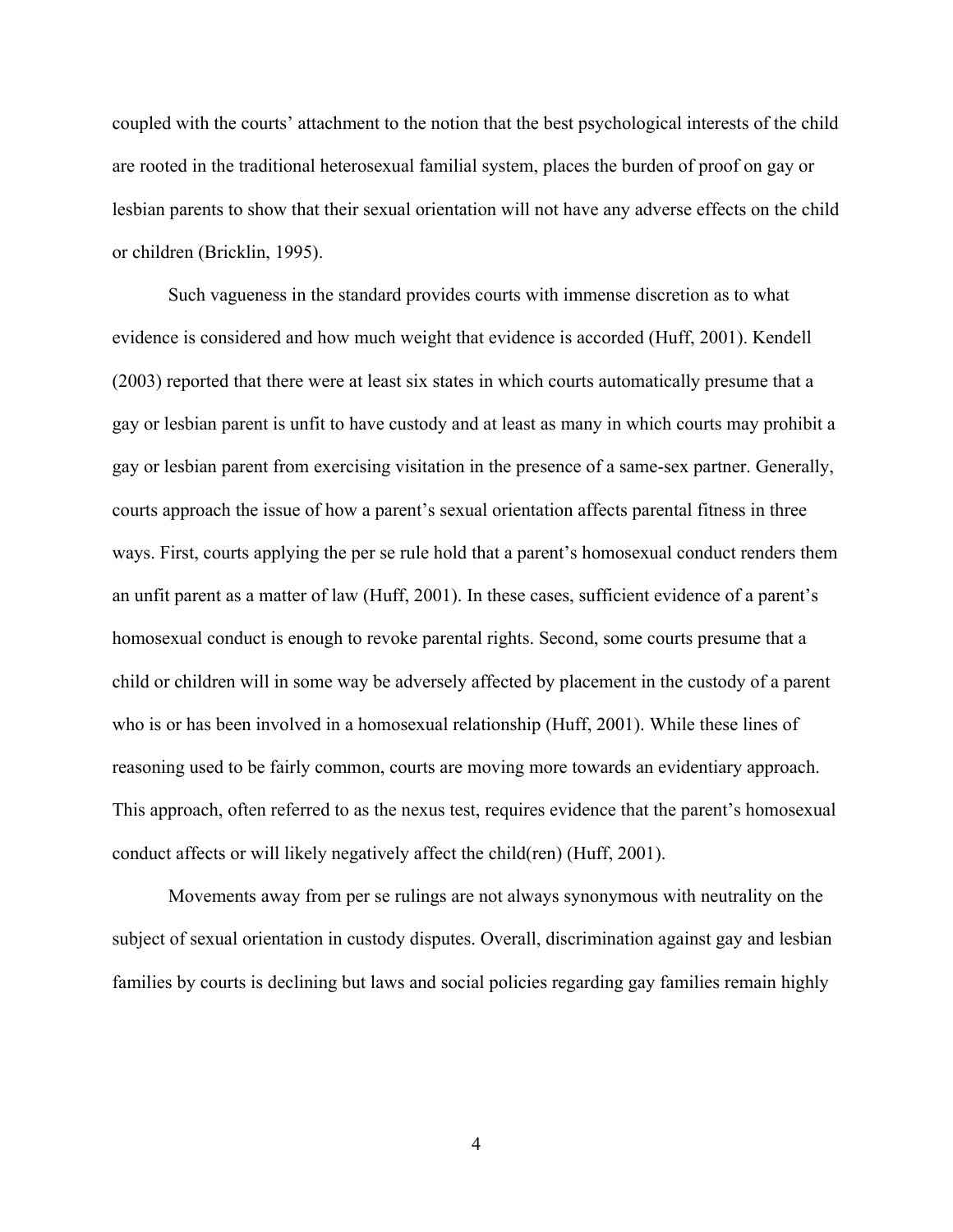inconsistent from state to state (Franklin, 2003). Laws are widely discrepant and local courts enjoy tremendous decision-making latitude. The following cases display the discrepancy in decision-making across courts.

- In 2002, the Alabama Supreme Court affirmed a trial court decision denying custody to a lesbian mother. In this case, Chief Justice Moore authored a concurring opinion condemning homosexuality as an "inherent evil and an act so heinous that it defies one's ability to describe it" (D.H. v. H.H., 2002).
- In 2002, a Mississippi trial court granted full custody to a father who had been convicted of domestic violence and who admitted recent drug use, on the grounds that the mother had been in a relationship with another woman. The Chancellor stated that "it is unacceptable for any child to be around this type of behavior". This judgment was later overturned (Fulk v. Fulk, 2002).
- In 2001, a Tennessee Supreme Court overturned an appellate decision that barred a woman from having her female partner in the home during overnight visits with her daughter (Eldridge v. Eldridge, 2001).

As these cases illustrate, legal inequalities can be and are often manipulated during high-conflict custody disputes. Even though the legal standard for case decisions is supposed to be "the best interest" of the child, rulings frequently occur that are harmful to the child(ren).

## **Child Custody Evaluations**

Even in jurisdictions that prohibit discrimination on the basis of sexual orientation, overcoming judicial stereotypes about gay and lesbian parents in such a case can be a challenge. This is mainly due to the fact child custody cases involve more emotion than almost any other area of law (Huff, 2001). For all parties involved, these cases can elicit intense feelings and bring forth personal backgrounds in a process that is supposed to remain objective, especially when homosexuality in general is debated socially, religiously, and politically. When discussing legal issues involving gay or lesbian persons, it is sometimes easier to endorse or to condemn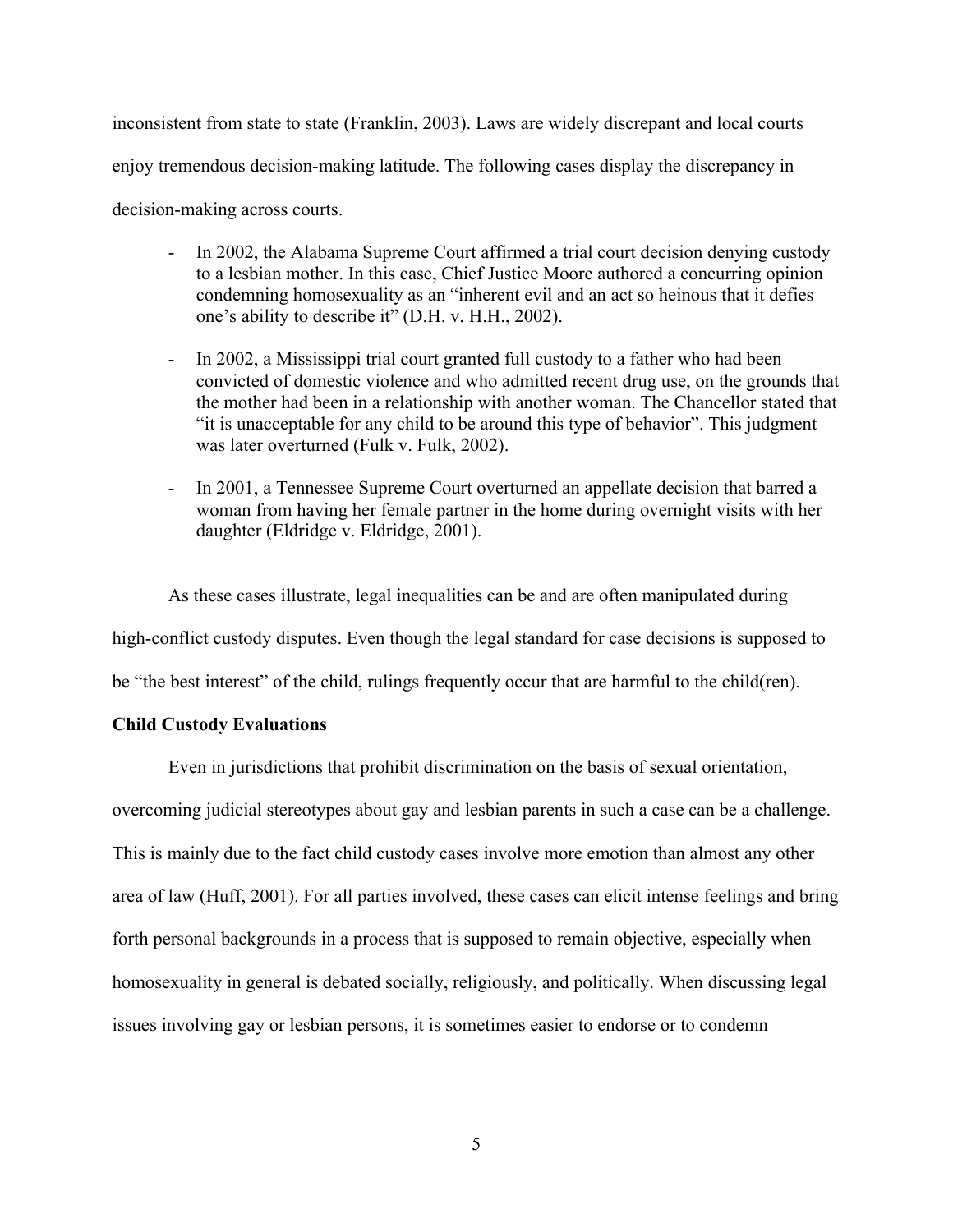homosexuality than to seek empirical facts and to reason with logic (Buxton, 1999). These factors alone can lead evaluators to treat a gay or lesbian parent differently than a heterosexual parent (Huff, 2001).

The process of determining child custody in divorce contexts and the role of psychological experts in making these determinations have become increasingly controversial in recent years because there is often confusion between forensic and clinical roles. Undertaking competent child custody evaluations is not simply an extension of clinical evaluations and decision-making. It is a complex, sophisticated methodology integrating a large number of varying disciplines, each with its own literature base, conceptual frameworks and practice guidelines (Gould, 1998). As opposed to developing a supportive, accepting and empathetic relationship within a therapist-patient framework, an evaluator must remain neutral, objective and detached within an attorney-client framework, for the custody evaluators legal duty is to provide information to the court and the family about the best psychological interests of the child(ren). However, these lines become blurred when evaluator's recommendations exceed the data or are based on absent or faulty reasoning (Gould, 1998).

With courts relying on the expertise of psychologists in making decisions, it is clear to see how providing testimony that exceeds the limits of the data, goes beyond current empirical research or is beyond the professional competencies of the evaluator can become problematic. Judges deem reports by mental health professionals as influential because it provides then with a glimpse of the bigger picture, especially when the cases are heavily contested. In particular, judges find it most helpful when mental health professionals provide an expert opinion in cases involving parental unfitness (Wallace & Koerner, 2003). Furthermore, child custody evaluators are thrust into the role of educator because judges and attorneys do not typically have extensive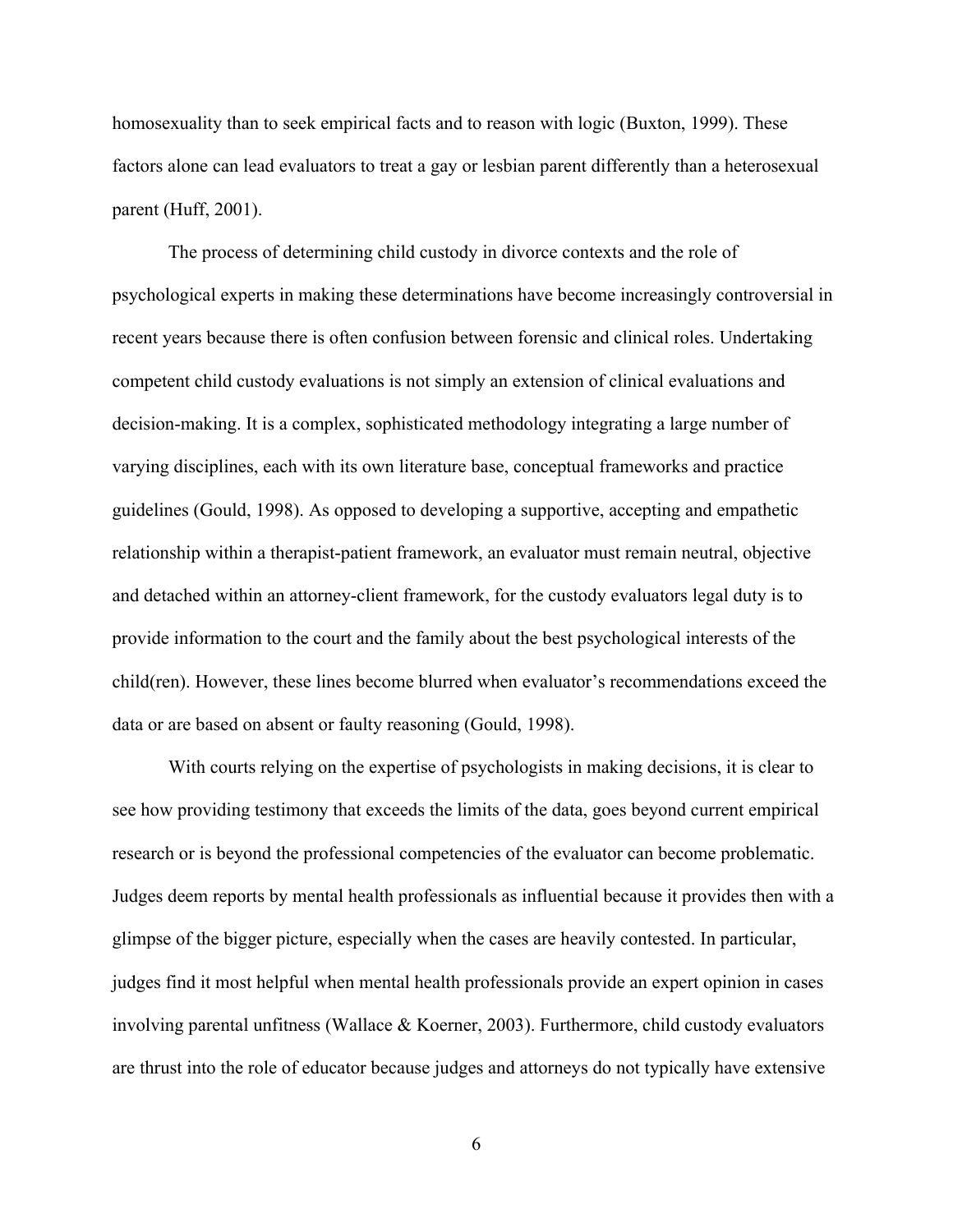knowledge of the specific issues confronting gay and lesbian families (Franklin, 2003). With this much power placed on child custody evaluators, it is imperative to question if their practices and recommendations are based on empirical knowledge and awareness of issues concerning gay and lesbian parents or if they are based on personal prejudices and biases (Gould, 2007).

## **Social Science Research on Gay Men, Lesbian Women and their Children**

Child custody evaluations do not occur in isolation from larger events in our society. What happens to children in these cases has everything to do with the prevailing community attitudes towards homosexuality, and specifically, towards gay men and lesbians as parents. Even as the United States has become more accepting, sexual minority individuals continue to experience considerable discrimination and hostility (Herek, Gillis, & Cogan, 2009). Differentials in power and status are legitimized and perpetuated by society's institutions and ideological systems, including religion, the law, and medicine (Herek, 2009). Structural sexual stigma, which is referred to as heterosexism, ensures that sexual minority individuals have less power than heterosexuals. Any sexual identity that varies from being "fully heterosexual" is viewed as deviant, morally wrong, and unnatural (McGeorge & Carlson, 2011).

Operating through two general processes, heterosexism is relatively autonomous from the prejudice of individual members of society (Herek, Gillis, & Cogan, 2009). First, a presumption of being heterosexual renders gay, lesbian, and bisexual people invisible and unacknowledged by societies institutions. Second, when sexual minority individuals become visible, heterosexism perpetuates the assumption that heterosexuals, heterosexual behavior, and opposite-sex relationships are normal and natural, whereas homosexuals, homosexual behavior and same-sex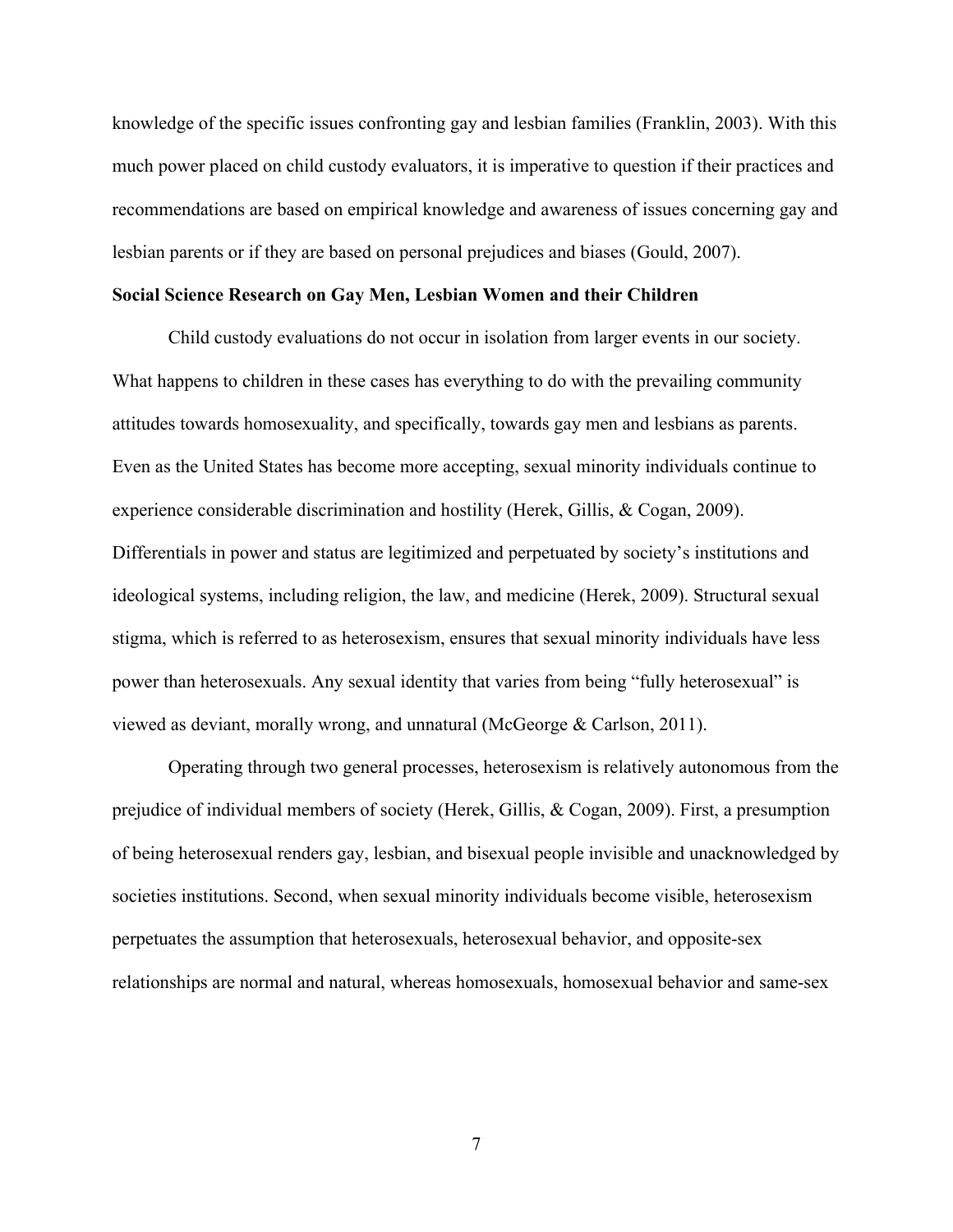relationships are abnormal, unnatural and inferior (Herek, 2009). Thus, heterosexism serves as the backdrop for which individuals, regardless of their sexual orientation, experience and manifest sexual stigma.

It has been over thirty years since "homosexuality" was removed from the DSM's list of disorders, but considerable evidence remains that heterosexuals hold negative attitudes towards gay and lesbian individuals (Buxton, 1999; Crawford, McLeod, Zamboni, & Jordan, 1999; Patterson, 2009; Santilla, Sandnabba, & Wallenborg, 2007). Stigmas abound in popular culture, which describe a gay or lesbian individual as promiscuous, a corrupter of children, unable to have a stable relationship, and holding a wish to be a member of the opposite sex (Buxton, 1999; Crawford, McLeod, Zamboni, & Jordan, 1999; Patterson, 2009; Santtila, Sandnabba, & Wallenborg, 2007). Furthermore, certain groups portray parenting by gay men, lesbians, and same-sex couples as a threat to children. The most commonly held views of gay and lesbian individuals being unfit parents are based on the following beliefs: gay parents are mentally ill, gay parents will molest their children, their children will be stigmatized by peers, and their children will become gay or lesbian themselves or they will have a troubled gender-role development (Santtila, Sandnabba, & Wallenborg, 2007).

In response, the American Academy of Pediatrics, the American Psychological Association, the National Association of Social Workers, the American Psychiatric Association and the American Psychoanalytic Associations have unanimously stated that not a single study has found children of gay and lesbian parents to be disadvantaged in any significant respect relative to children of heterosexual parents (Cahill & Tobias, 2007). Extensive social science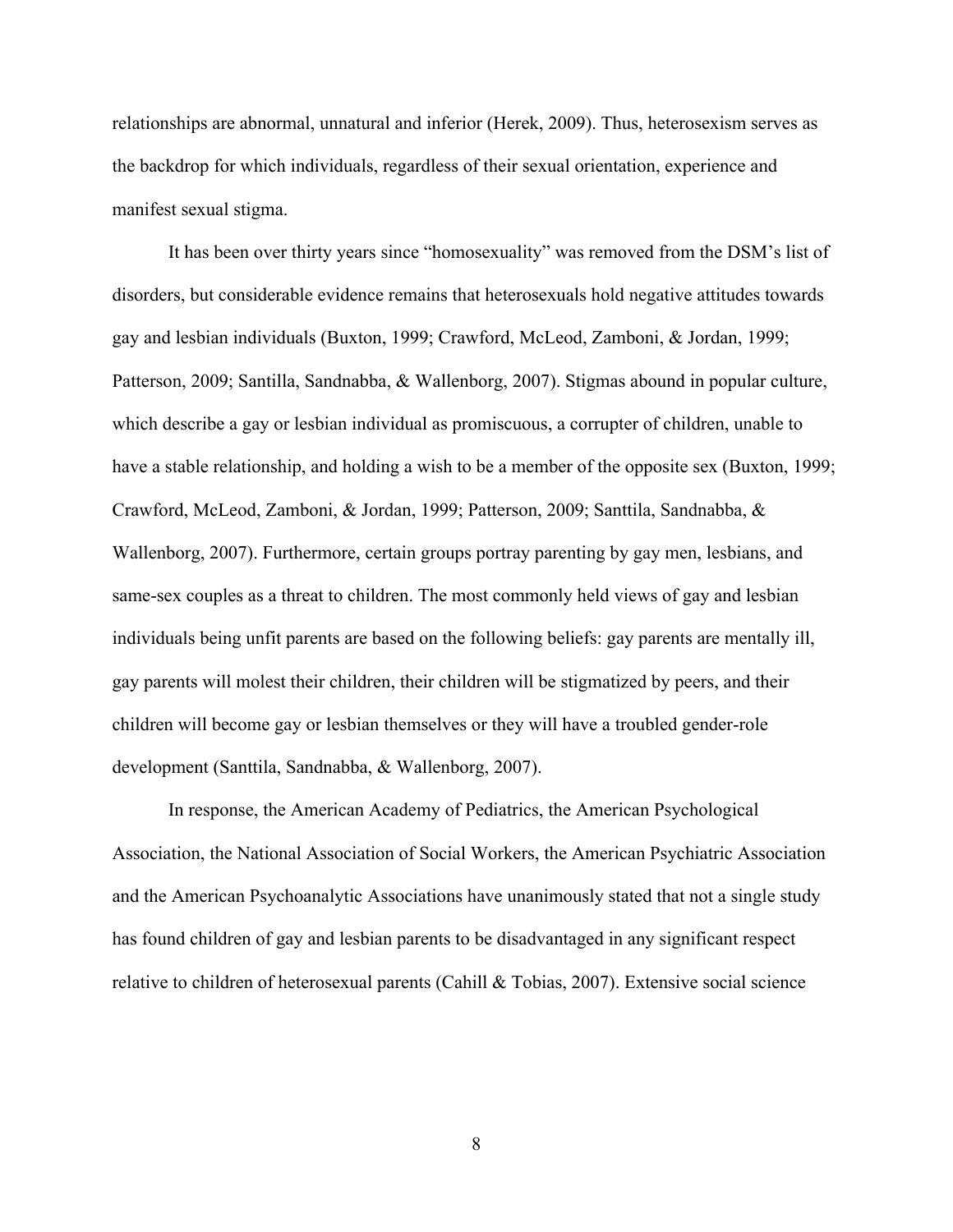research has studied the children of gay and lesbian parents and found that the children's psychological adjustment, school performance, gender identity, and gender-role behavior are not related to their parents' sexual orientation (Buxton, 1999; Raley, 2010; Rohrbaugh, 2007).

Taken as a whole, both empirical research fail to demonstrate any significant damage on children's development either from living with or visiting their gay or lesbian parent (Buxton, 1999; Franklin, 2003; Kendell, 2002; Patterson, 2009; Raley, 2010). Even though these conclusions paint a consistent picture, gay and lesbian parents seeking custody of their children face many obstacles and conjure up concerns in various jurisdictions across the country. The concerns raised by various jurisdictions, judges, and society place the child custody evaluators involved in these cases in a tough position when trying to determine what decision would be in the best interests of the child. With so much weight being placed on their recommendation, it is imperative that we understand and explore the considerations and circumstances that child custody evaluators take into account when they are conducting evaluations involving gay or lesbian parents.

#### **Present Study**

The objective of the present study is to explore the considerations that child custody evaluators take into account when evaluating gay and lesbian parents. The research questions that will be guiding the inquiry of this study are as follows:

- 1. What considerations do child custody evaluators take into account when they are conducting an evaluation with a family that has a gay or lesbian parent?
- 2. Do you think that the family court system in your jurisdiction would like you to take into account any circumstances when performing custody evaluations with gay and lesbian parents? If so, what are those circumstances?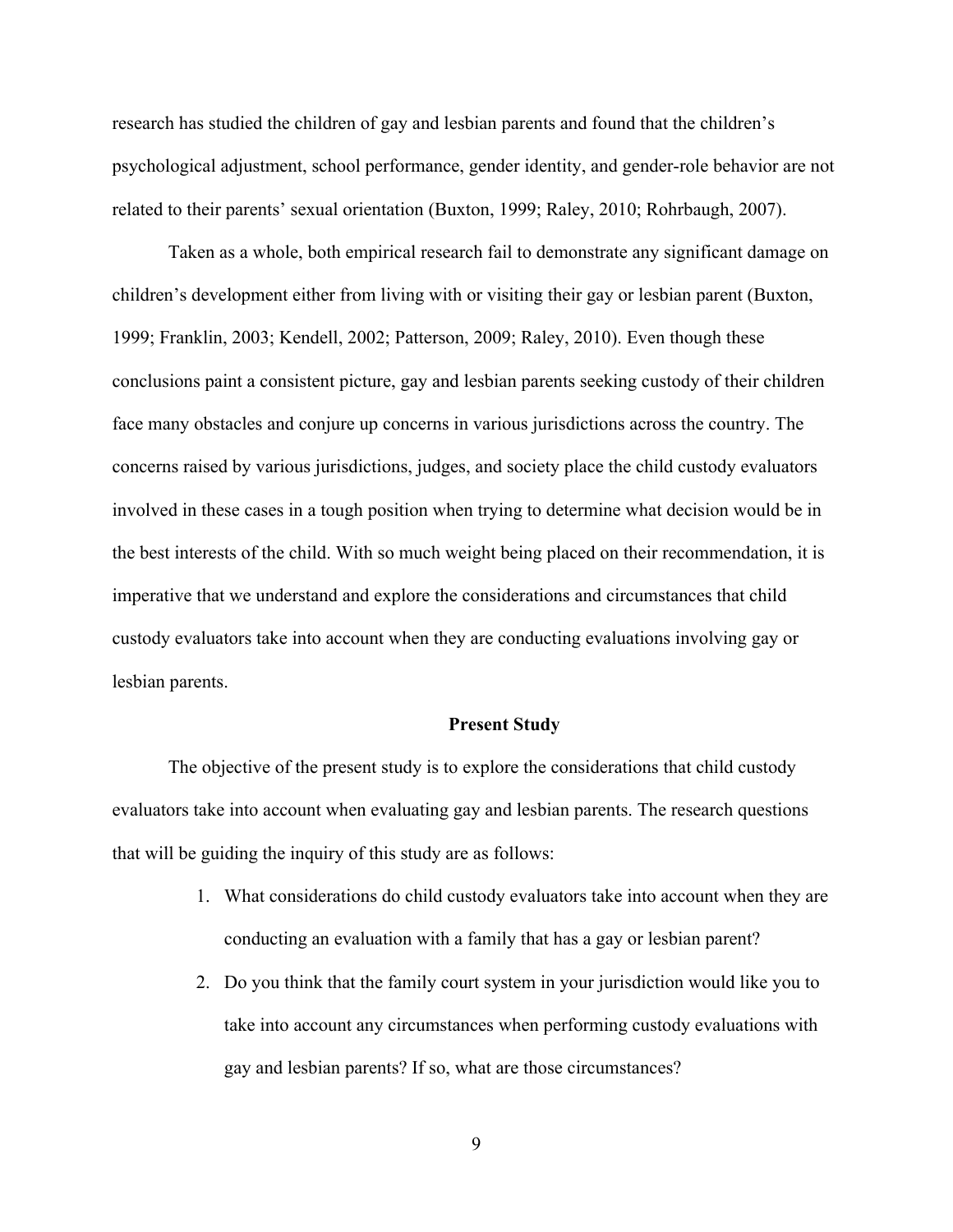#### **Method**

#### **Qualitative Methodology and Rationale**

For this study, Interpretative Phenomenological Analysis (IPA) was selected as an appropriate method to explore these questions. Like other phenomenological approaches, IPA focuses on exploring and describing the experiences of participants through examining rich descriptions of those experiences (Willig, 2001). IPA allows for flexibility in exploring the personal experiences of child custody evaluators when they work with gay and lesbian parents because it places emphasis on both the life worlds of participants and how meaning occurs and is made sense of in social interaction (Murray, 2004).

**Researcher-as-instrument Statement.** The researcher is a 26-year old woman with Persian American and European American ethnic heritage who identifies as lesbian. The researcher is a student in a doctoral program in counseling psychology, and has seen adult clients in a university counseling center and in a department clinic that provides sliding scale services to community members. She has never personally experienced a child custody evaluation or having a gay or lesbian parent, but was motivated by an interest in forensic psychology and its application to issues of diversity.

## **Participants**

Consistent with IPA, purposive sampling was used to find participants who met the requirements and make up a relatively homogenous sample (Smith & Osborn, 2003). Participants were recruited through professional organizations and listserv notices in forensic psychology professional networks (see Appendix A), and were from various regions in the United States. In order to participate, individuals were required to be qualified to conduct child custody evaluations currently or in the past and be at least 18 years old. Participants were selected for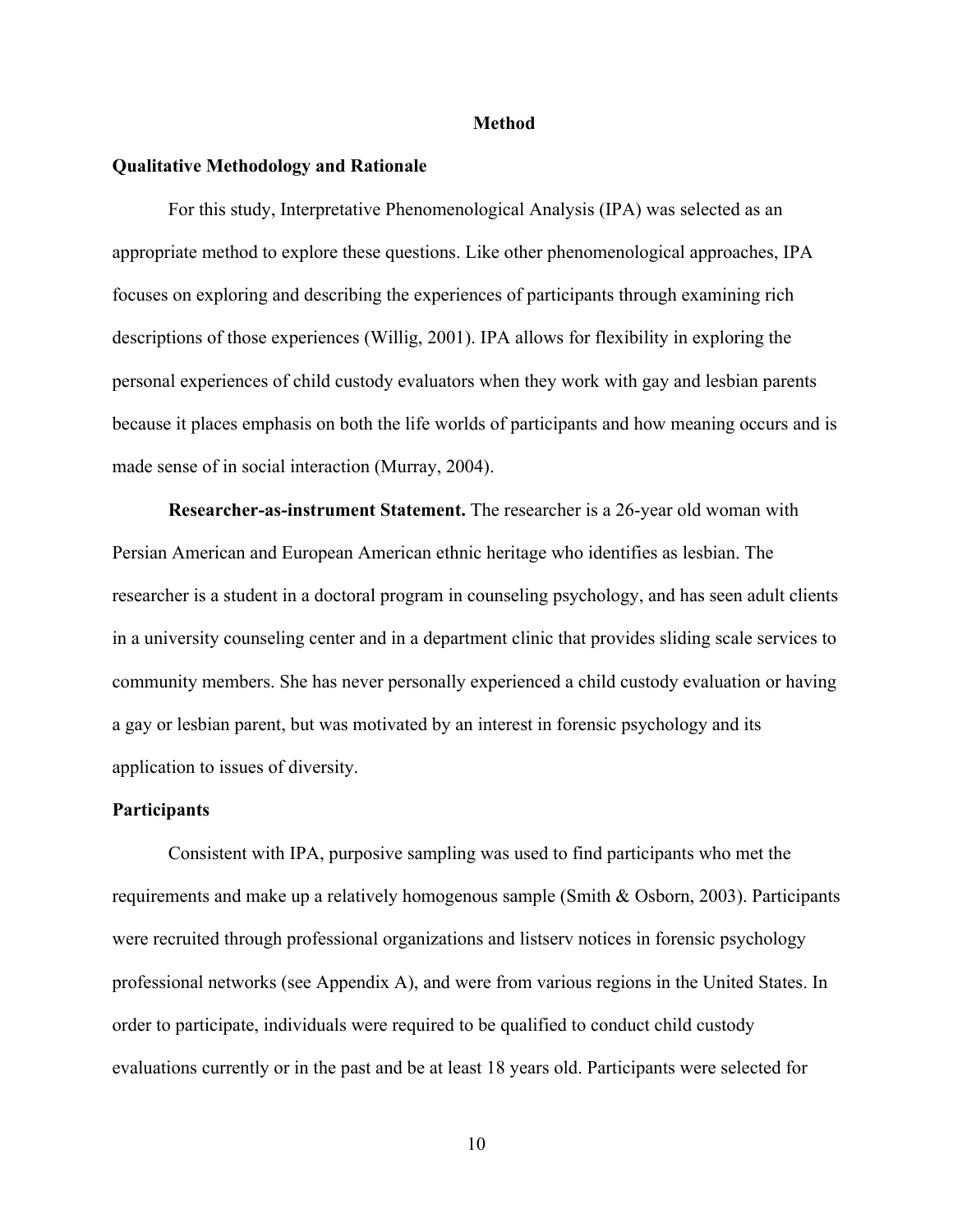information richness and because this approach is not concerned with making broad generalizations on the topic, small sample sizes are acceptable for addressing the research questions (Brock & Wearden, 2006).

The sample for this study consisted of nineteen (12 women, seven men) child custody evaluators (Table I). Ages ranged from 44 to 71 years; 12 described their sexual orientation as heterosexual, four as lesbian, and three as bisexual. Participants were from all geographical regions of the United States, as well as Canada. The number of evaluations conducted ranged from five to upwards of 500, with 12 of the participants having conducted less than 100 evaluations. Of these evaluations, 13 evaluators reported conducting at least one child custody evaluation with a gay or lesbian parent. However, only one participant reported conducting more than five child custody evaluations with a gay or lesbian parent.

Just under half of the participants stated that they had no training at all in gay and lesbian issues. Of the participants who reported having training with gay and lesbian issues, only 3% reported having formal graduate training in the area. Aside from graduate training, participants reported receiving training from workshops/conferences (77%), continuing education (31%), professional experience (15%), and reading books/journals (15%).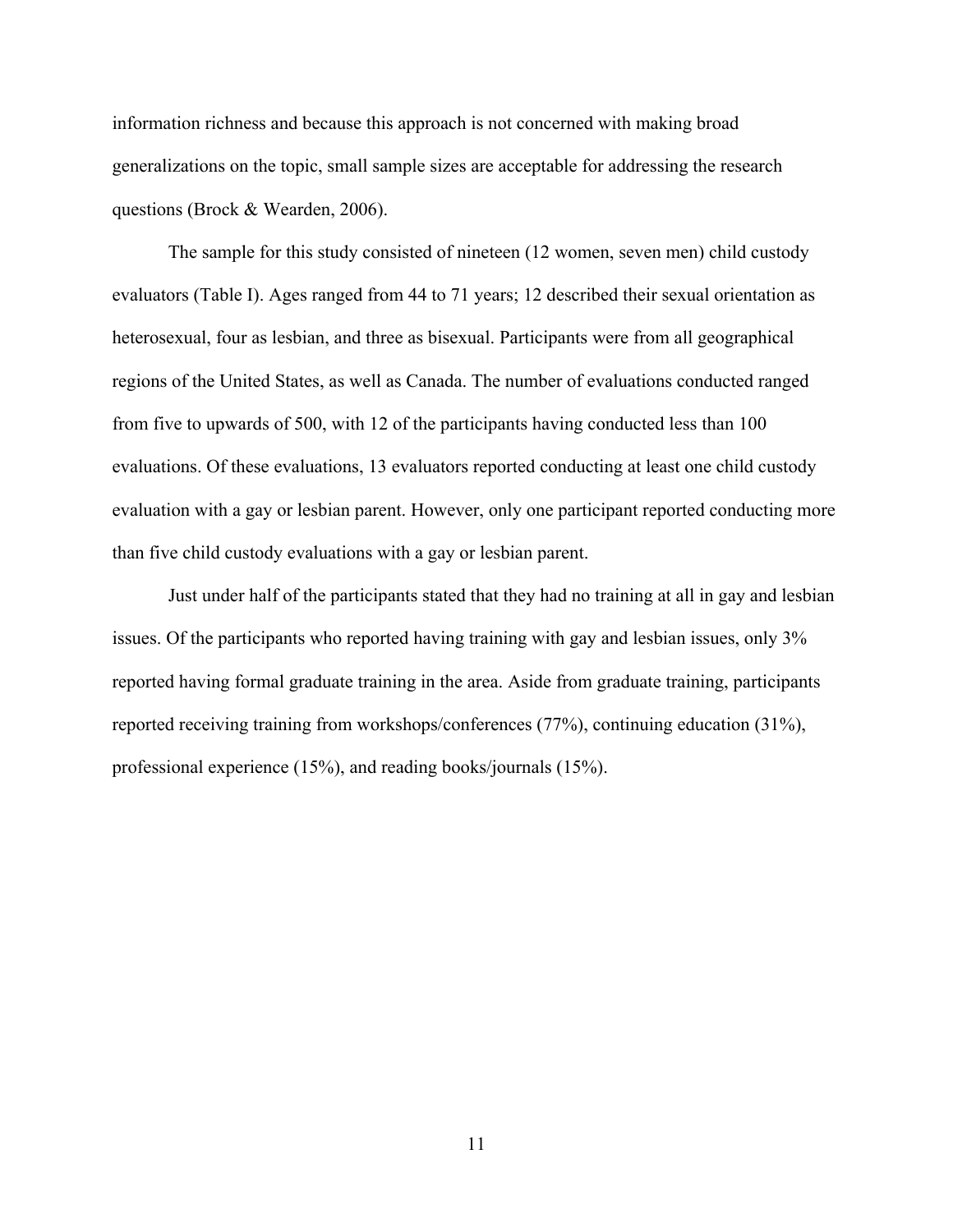Table 1 *Participant Demographics* 

| Participants                    | Percentage |  |
|---------------------------------|------------|--|
| <b>Sex</b>                      |            |  |
| Female                          | 63%        |  |
| Male                            | 37%        |  |
| <b>Sexual Orientation</b>       |            |  |
| Heterosexual                    | 63%        |  |
| Lesbian                         | 21%        |  |
| <b>Bisexual</b>                 | 16%        |  |
| Gay                             | $0\%$      |  |
| <b>Highest Degree</b>           |            |  |
| Ph.D.                           | 56%        |  |
| M.A. or M.S.                    | 28%        |  |
| Other $(M.D., J.D.)$            | 17%        |  |
| Practicing Region               |            |  |
| Northeast                       | 21%        |  |
| Midwest                         | 21%        |  |
| Canada                          | 16%        |  |
| Southeast                       | 16%        |  |
| West                            | 16%        |  |
| Southwest                       | 11%        |  |
| # of Evaluations Conducted      |            |  |
| Less than 100                   | 63%        |  |
| $101 - 300$                     | 21%        |  |
| $301 +$                         | 16%        |  |
| Involving Gay/Lesbian Parent    |            |  |
| Less than 5                     | 92%        |  |
| More than 5                     | 8%         |  |
| Specific Training on LGB Issues |            |  |
| Yes                             | 58%        |  |
| No                              | 42%        |  |
| Type of Training on LGB Issues  |            |  |
| Workshops/Conferences           | 77%        |  |
| Continuing Education            | 31%        |  |
| Professional Experience         | 15%        |  |
| Reading books/journals          | 15%        |  |
| <b>Graduate Training</b>        | 3%         |  |

 $\overline{\phantom{0}}$  $\overline{\phantom{0}}$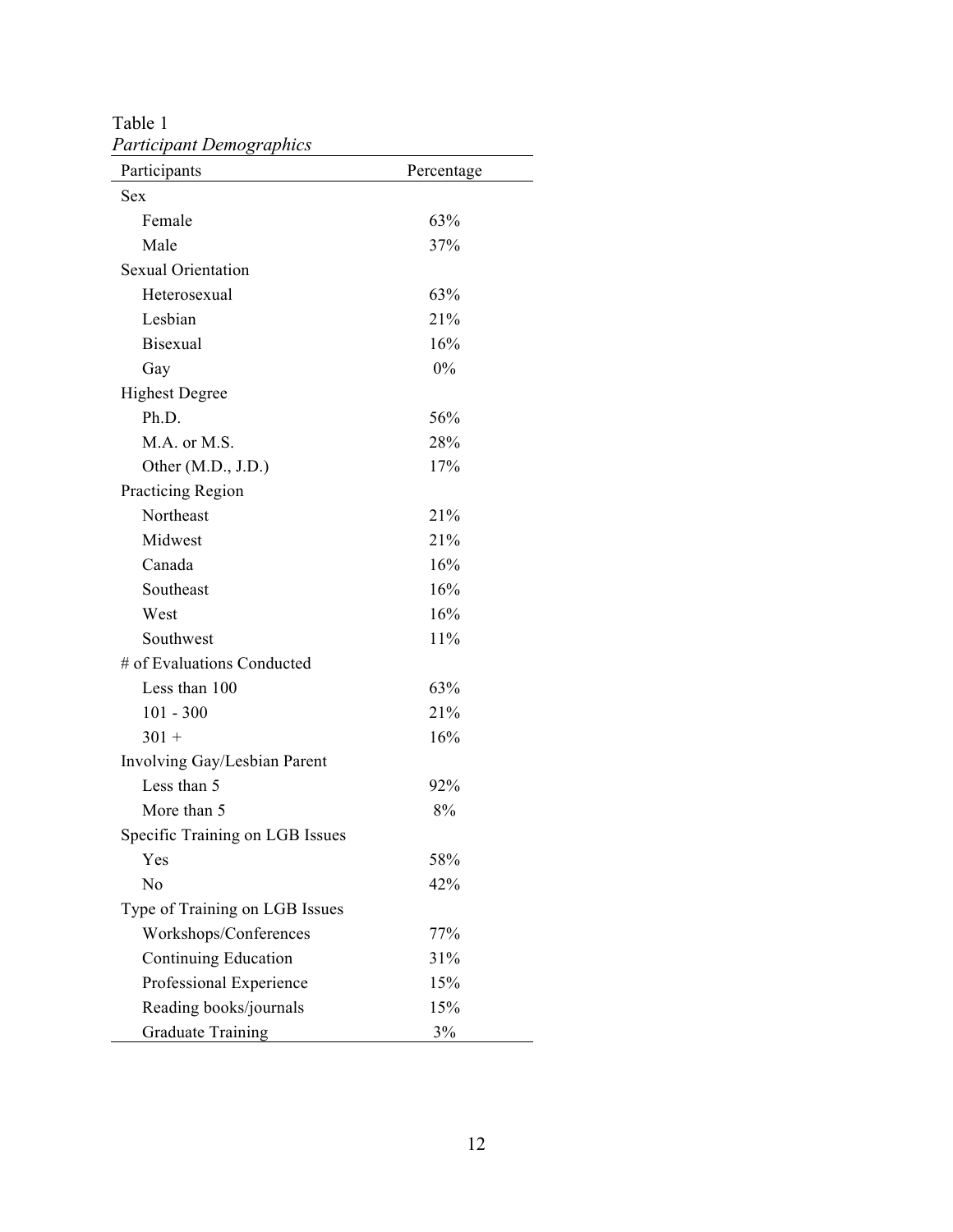## **Procedure and Data Collection**

Data was collected through self-report questionnaire responses using the internet. More specifically, an internet survey was created on a website operated and maintained by Qualtrics, a leading provider of online survey services. The questionnaire was designed according to IPA guidelines (Willig, 2001). The questionnaire was semi-structured, with questions intending to elicit the considerations that child custody evaluators take into account when working with gay and lesbian parents who are seeking custody after separating from a heterosexual partner. The questions varied slightly depending on if the participant is a child custody evaluator that has had experience with conducting evaluations with a gay or lesbian parent or not.

Participants were recruited online via Internet sites, online discussion boards, and e-mail listservs. A solicitation notice was provided, providing participants with information about the study. Participants indicated their informed consent by clicking a consent button prior to viewing any questions (see Appendix B). The data collected from participants was aimed at answering the research questions directly through open-ended questions (see Appendix C).

#### **Data Analysis**

The data was analyzed using Interpretative Phenomenological Analysis (IPA) (Willig, 2001). This particular form of qualitative analysis was selected because of its emphasis on driving themes or categories from the data itself, rather than categorizing data on the basis of pre-defined categories (Murray, 2004). Due to the textual nature of the online survey, transcribing the interviews was not necessary, as participants typed in the data themselves.

Data was analyzed following the steps outlined by Creswell (2007). In brief, both deductive and inductive approaches were used. The deductive approach was driven by the research questions and was used group the data into two categories or domains reflecting the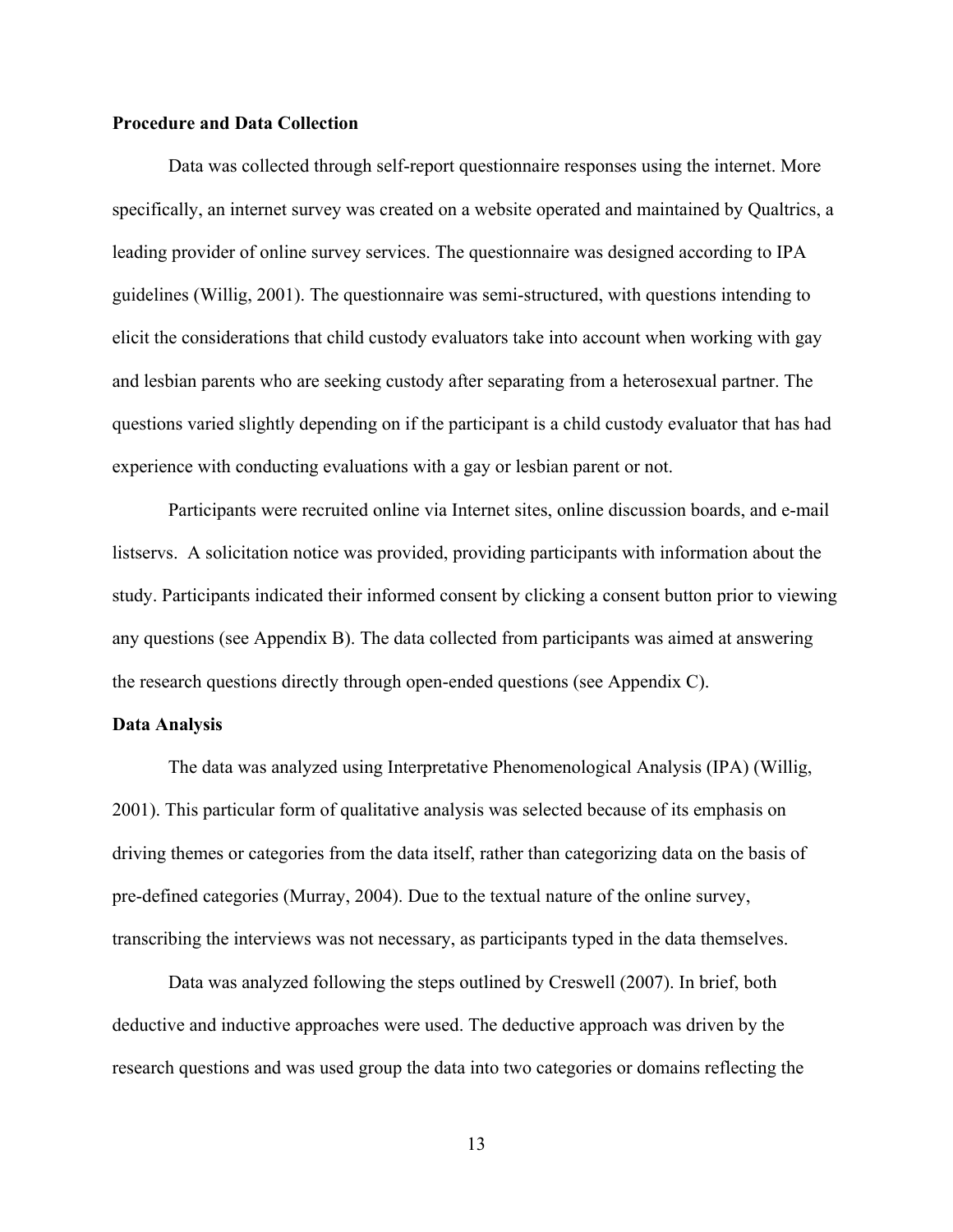research questions. Within the two domains, the data was approached inductively; producing four codes identifying common meanings, patterns, comments and insights within the data. From here, a master list of domains, themes and subthemes was produced.

#### **Establishing Trustworthiness**

Within qualitative research, establishing trustworthiness increases the confidence that the findings are worthy of attention (Creswell, 2007). The present study used two methods of establishing trustworthiness. The first method was peer review (Creswell, 2007). The researcher sought feedback throughout the data collection and data analysis process from a research peer and a counseling psychology faculty member. All members were trained in and knowledgeable about forensic psychology and qualitative research.

The second method of establishing trustworthiness was the researcher's journal, in which reflections regarding the study procedure, questions, ideas and hypotheses were recorded. These notes were used to identify issues to discuss with the research team as well as to formulate preliminary analyses and conclusions during both initial and final stages of analysis.

#### **Results**

The analysis generated four key themes reflecting evaluators' views of what is important to take into account when conducting child custody evaluations with a gay or lesbian parent separating from a heterosexual partner. These were grouped into two broad domains (Table 2) informed by both the research questions and the participants' responses. The first ("Considerations in cases involving gay or lesbian parent") pertains to themes concerning the opposing views of what is similar or different about these cases from heterosexual cases from the perspective of the evaluator whereas the second ("Considerations desired by the family court system") reflects the differing opinions of how family court systems will handle these cases.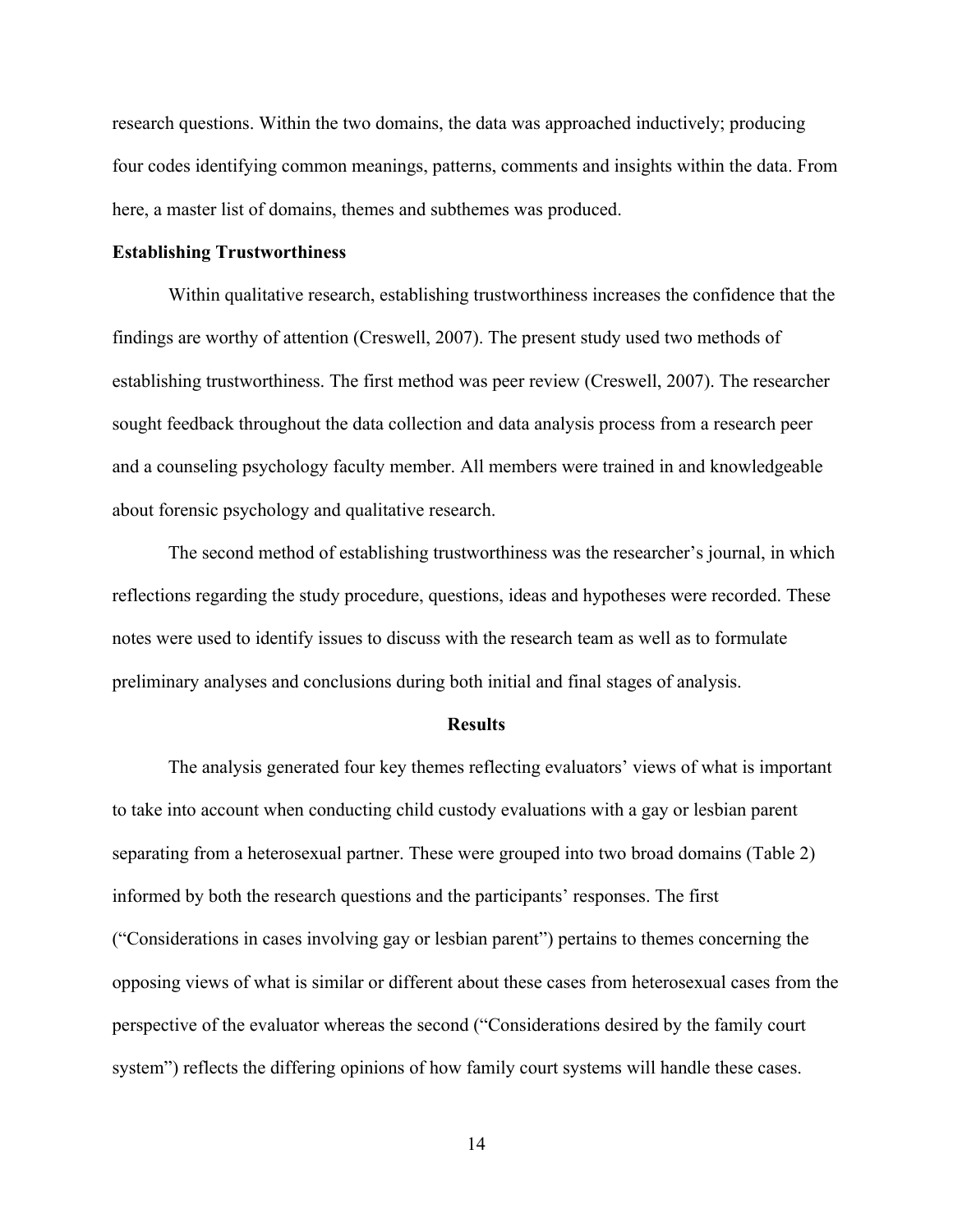These domains are organizing categories and do not represent discrete entities; different viewpoints surrounding these issues are embedded within psychological practice issues and there are, therefore, inevitably some shared features between themes.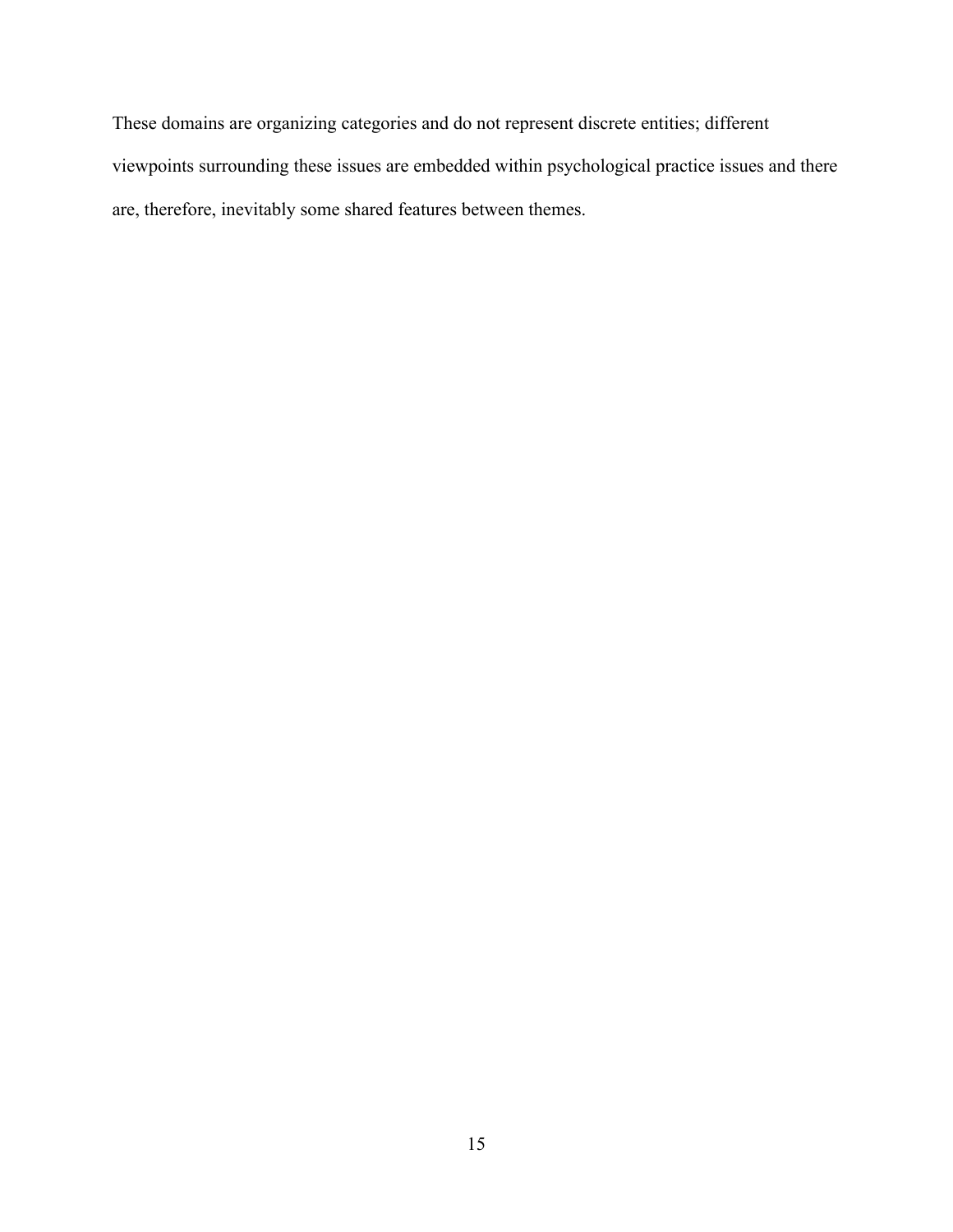Table 2 *Summary of Domains, Themes, and Subthemes*

| Domain: Considerations in cases involving gay or lesbian parents     |                                         |  |  |
|----------------------------------------------------------------------|-----------------------------------------|--|--|
| 1: Same considerations in cases                                      | 1.1: Use "Best Interests of the Child"  |  |  |
| involving a gay/lesbian parent                                       | standard                                |  |  |
| separating from a heterosexual                                       | 1.2: These cases are not any different  |  |  |
| partner as cases involving                                           | than cases involving heterosexual       |  |  |
| heterosexual parents                                                 | parents                                 |  |  |
|                                                                      | 1.3: Same issues involved as you see in |  |  |
|                                                                      | heterosexual cases                      |  |  |
| 2: Differing considerations in cases                                 | 2.1: Knowledge of their own biases      |  |  |
| involving a gay/lesbian parent                                       | 2.2: Importance of inquiring about      |  |  |
| separating from a heterosexual                                       | parent's understanding of               |  |  |
| partner than cases involving                                         | potential challenges and their          |  |  |
| heterosexual parents                                                 | willingness and ability to handle       |  |  |
|                                                                      | these challenges                        |  |  |
|                                                                      | 2.3: Acknowledging heightened           |  |  |
|                                                                      | emotionality and homophobia in          |  |  |
|                                                                      | these cases and families                |  |  |
|                                                                      | 2.4: Knowledge of the current research  |  |  |
| Domain: Are there considerations desired by the family court system? |                                         |  |  |
| 3: No: There are not any considerations desired                      | 3.1: Courts want the "Best Interests of |  |  |
| by the family court system.                                          | the Child" standard applied             |  |  |
| 4: Yes: There are considerations desired by the                      | 4.1: Depends if rural or urban county   |  |  |
| family court system.                                                 | 4.2: Current research in the area       |  |  |
|                                                                      | 4.3: General perceptions of GLBT        |  |  |
|                                                                      | parents                                 |  |  |

## **Domain: Considerations in cases involving gay or lesbian parent**

The themes in this domain reflect the participants' viewpoints on how custody cases involving a gay or lesbian parent separating from a heterosexual partner should be handled. A common consensus was not found among participants, allowing for two different themes to emerge.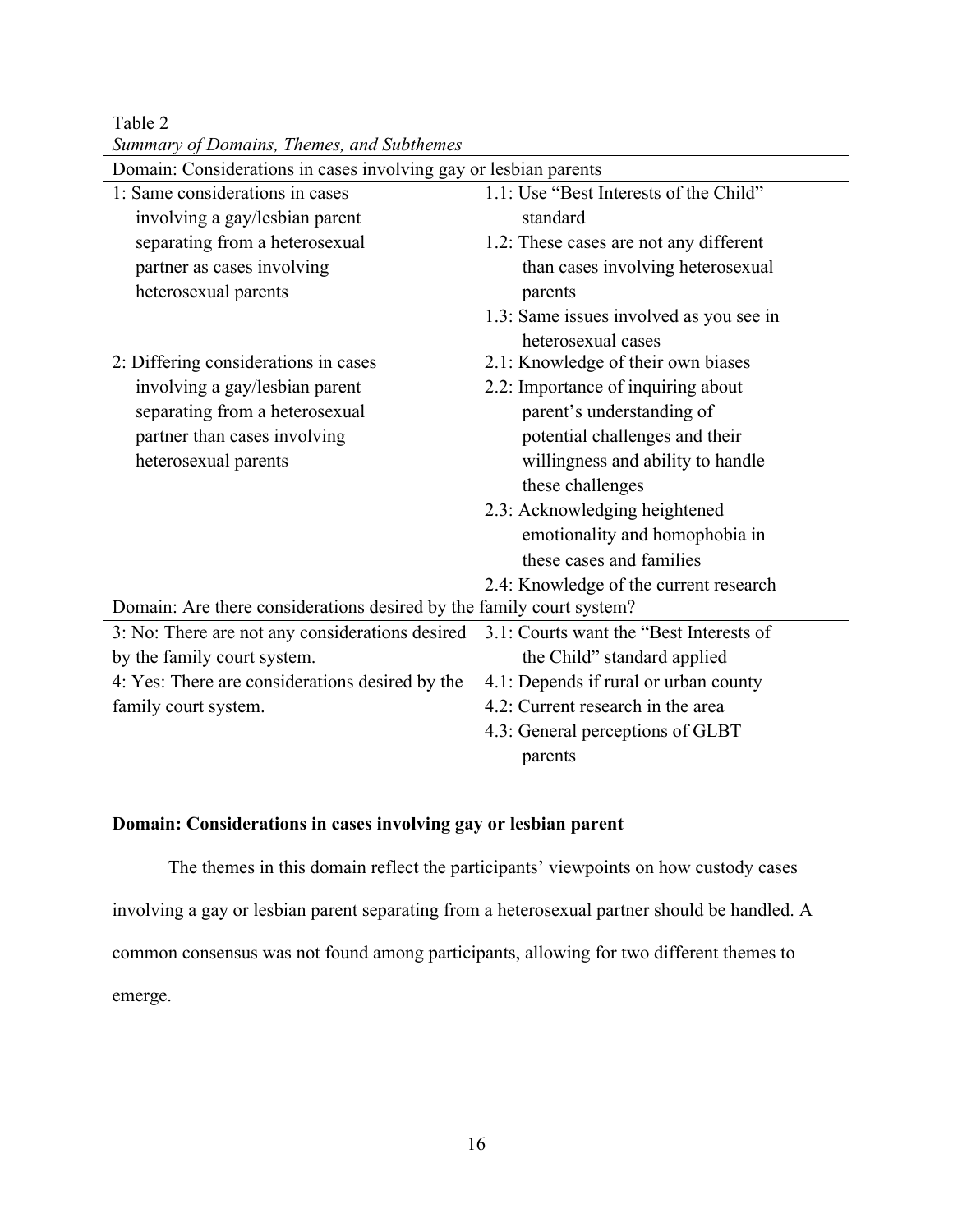**Theme 1: Same considerations in cases involving a gay/lesbian parent separating** 

**from a heterosexual partner as cases involving heterosexual parents.** Participants explained that they would not treat custody cases involving a gay or lesbian parent any differently than they would treat cases involving heterosexual parents. The most commonly cited reason was that child custody cases should always follow the "best interests of the child" standard (subtheme 1.1). Several participants felt that this standard was all encompassing of the issues that may arise in cases. A common reaction was that of certainty that the "best interests of the child" standard should be the only consideration when entering into a child custody evaluation, regardless of circumstances such as sexual orientation.

"…all of the same circumstances I would take into account for heterosexual parents – the best interest standards for the children." [P16]

"No, the best interests of the children involved remain my primary concern." [P5] Along the same lines, a few participants felt that the guidelines set forth by the states (subtheme 1.4) surrounding the "best interests of the child" were sufficient.

"Colorado sets out factors to be considered when evaluating Best Interests of the Child(ren). I use those elements in all evaluations." [P9]

Overall, participants who expressed that they would take the same considerations into account when conducting a custody evaluation with a gay or lesbian parent, felt that these cases are the same as any custody evaluation (subtheme 1.2).

"Unless the facts of the case suggest otherwise, none that would differentiate the case from two heterosexual parents in a custody dispute." [P10]

For these participants, cases involving a gay or lesbian parent are not any different than cases involving a heterosexual couple separating. The same issues (subtheme 1.3) are present, regardless of the makeup of the family.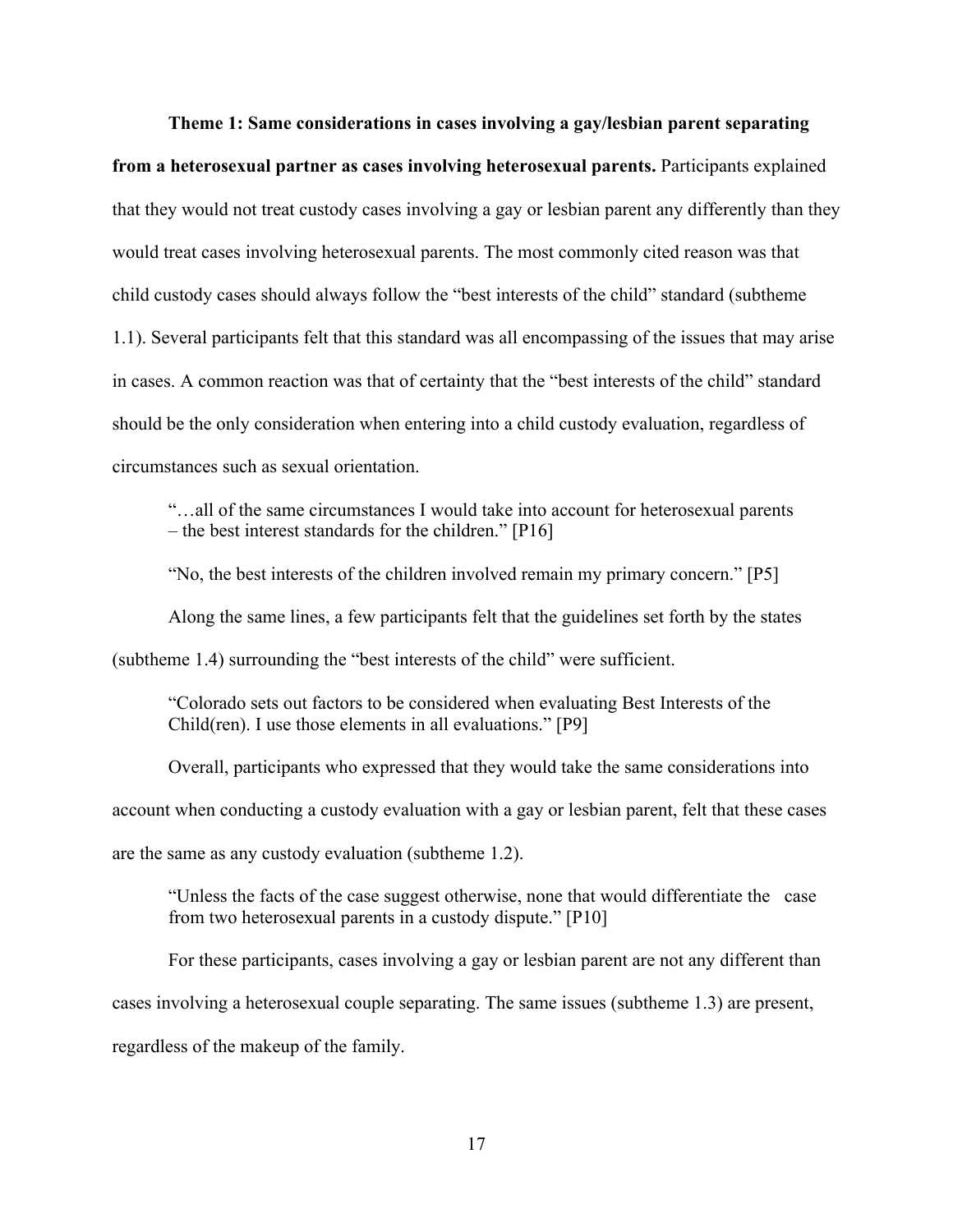"…the impact of the change in family structure will depend on the personalities and life experiences of everyone involved, as in any other case." [P15]

"The same circumstances as in all CE: children's needs, parenting abilities, goodness of fit between children and parents." [P18]

## **Theme 2: Differing considerations in cases involving a gay/lesbian parent separating**

**from a heterosexual partner than cases involving heterosexual parents.** Custody cases involving a gay or lesbian parent separating from a heterosexual partner were perceived as requiring different considerations than cases that involve two heterosexual parents separating. One issue that participants pointed out was the presence of bias (subtheme 2.1). Whether the bias comes from the evaluator, the other parent or culture, the issue was deemed important to consider.

"I try to stay a little more cognizant of issues of bias; my own and any presented by the parents and/or collateral contacts." [P6]

"…try to be alert to possible cultural biases" [P15]

These participants described a range of different responses but typically conveyed the importance of evaluators understanding the challenges (subtheme 2.2) that may arise in these cases. Some participants referred to challenges in general while other participants referred challenges presented by society that surround sexuality. One participant was very specific in stating that the evaluator must not only be aware of the challenges that may arise but must also help the parents understand those challenges as well and prepare for them. Not only is ability of the parent to handle certain challenges important, but the willingness is also crucial in these cases.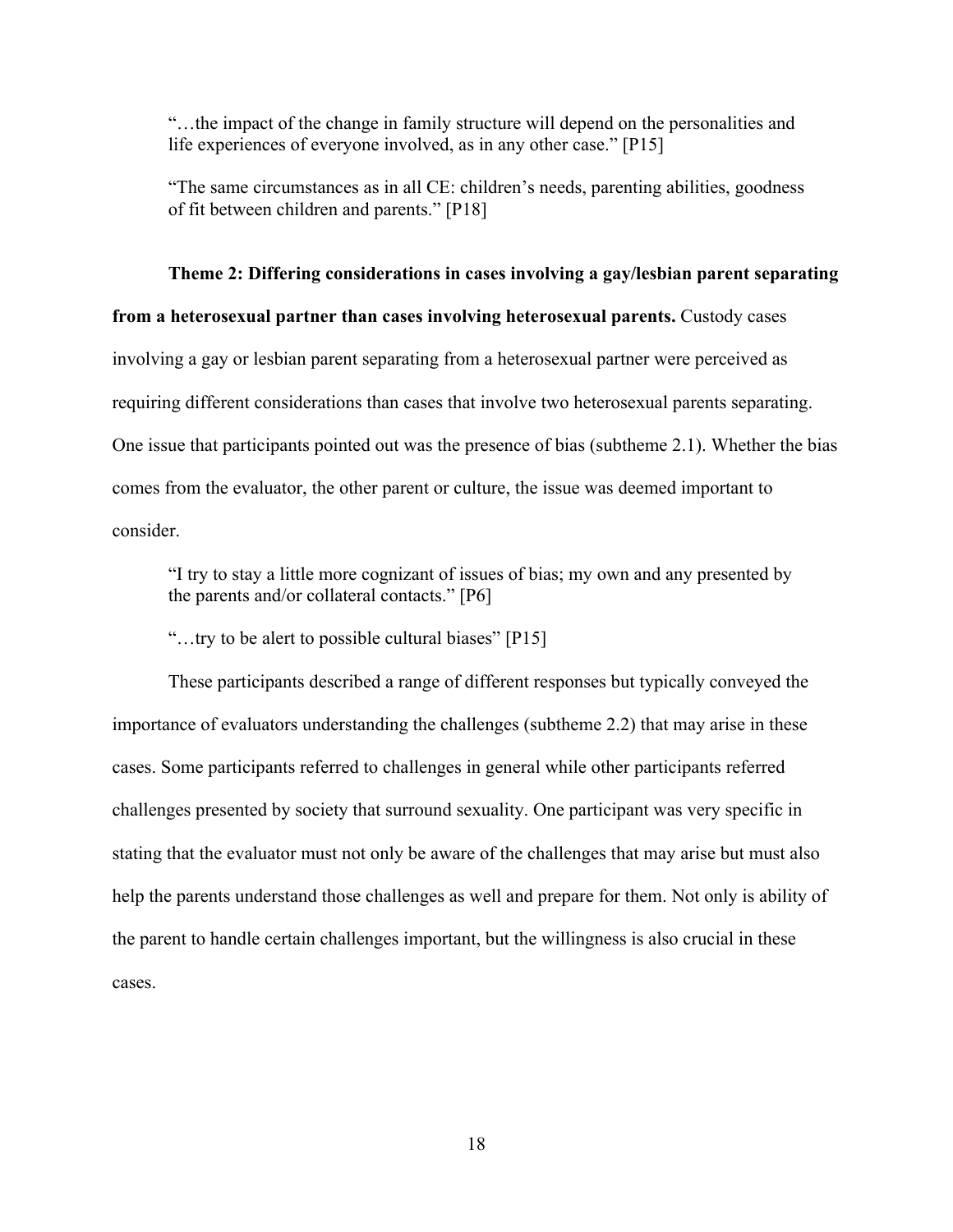"Ability of each parent to share information about sexuality with the children in an age-appropriate manner… Ability or willingness of each parent to access support resources in the community, for themselves, as well as the children" [P1]

"I inquire about their understanding of the potential challenges, ostracizing effect on school-age children when classmates/parents learn about their child's family." [P8]

Participants were also keenly aware of the emotions involved in these cases, both personal and societal that are different from cases involving heterosexual parents. The acknowledgement of heightened emotions and litigation may be common in all cases but homophobia is not. Participants pointed out that both overt and internalized homophobia are important issues to address within themselves, the families and close contacts.

"…extent to which homophobia (overt or internalized) affects parents' relationship with each other, as well as relationship with children" [P1]

"…homophobia in extended family or close contacts." [P13]

The use of current research was seen as vital in these cases. Participants voiced the importance of knowing and understanding the implications of the most updated research on gay and lesbian issues as well as parenting issues. Furthermore, participants acknowledged the need to address some of the social stereotypes and stigmas that are associated with gay and lesbian individuals with current research in order to properly handle these cases.

"…the research indicating that children of gay parents are equally or better adjusted than heterosexual parents… [and] research indicating the low rate of child abuse amongst same-sex raised children" [P3]

## **Domain: Are there considerations desired by the family court system?**

The themes in this domain reflect participants' views of whether the family court system in their jurisdiction desires for the evaluator to take anything into consideration when conducting custody cases with a gay or lesbian parent. These themes reflect the participants understanding of how these cases are connected to the way they are viewed and handled in the court system.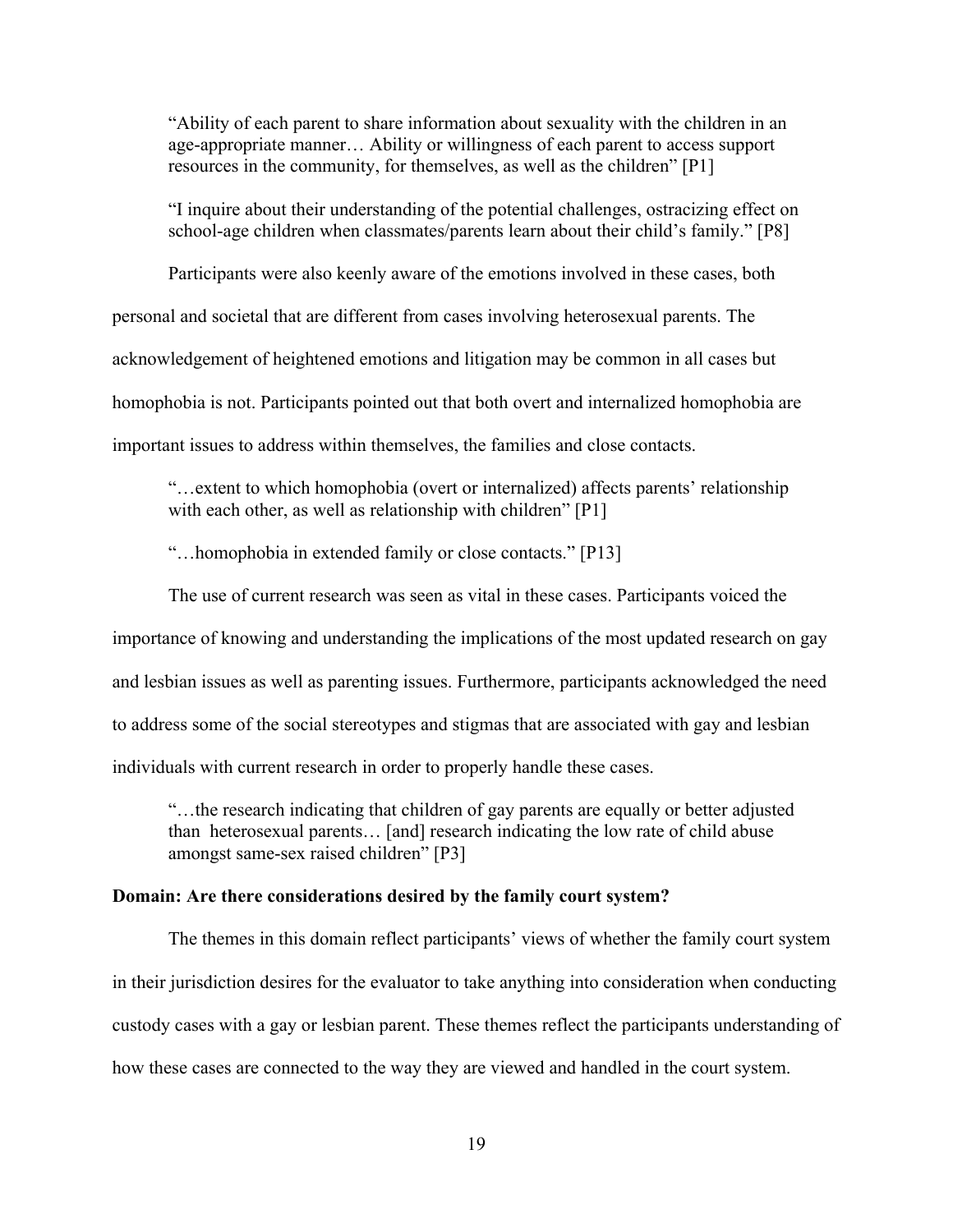**Theme 3: No.** A little less than half of participants did not feel that the family court system in their jurisdiction desired the evaluator to take into account any different considerations or circumstances in custody cases with a gay or lesbian parent. Again, participants felt that any issue that needs to be considered is not specific to sexual orientation; therefore, not any different than cases with heterosexual parents. More specifically, the "best interests of the child" standard (subtheme 3.1) is applicable across all cases and is all the court is concerned with.

"…not specific to homosexuality, same considerations as with heterosexual parents – personal stability particularly" [P16]

"best interest standard for children" [P11]

**Theme 4: Yes.** Over half of the participants felt that the family court system in their jurisdiction would like them to consider certain circumstances based on the fact that the custody case involves a gay or lesbian parent. These themes exhibit the participant's awareness of their surroundings and the current societal climate of gay rights. Several participants acknowledged how their geographical location (subtheme 4.1) may impact the courts desire for information. The location of the jurisdiction will greatly influence how conservative the court is, invariably affecting how the court views the issues at hand.

"…County is ultra conservative. Sexual orientation would be considered a negative." [P17]

"…it depends on the county; those in rural areas are different." [P5]

"Most of the courts in… are sophisticated in understanding the special circumstances in GLBTQ parents" [p19]

To address these differences that come with geographic location, participants voiced that the court would desire the current research in the area (subtheme 4.2). Participants felt that the courts would not only want the research to address parental issues, but also address the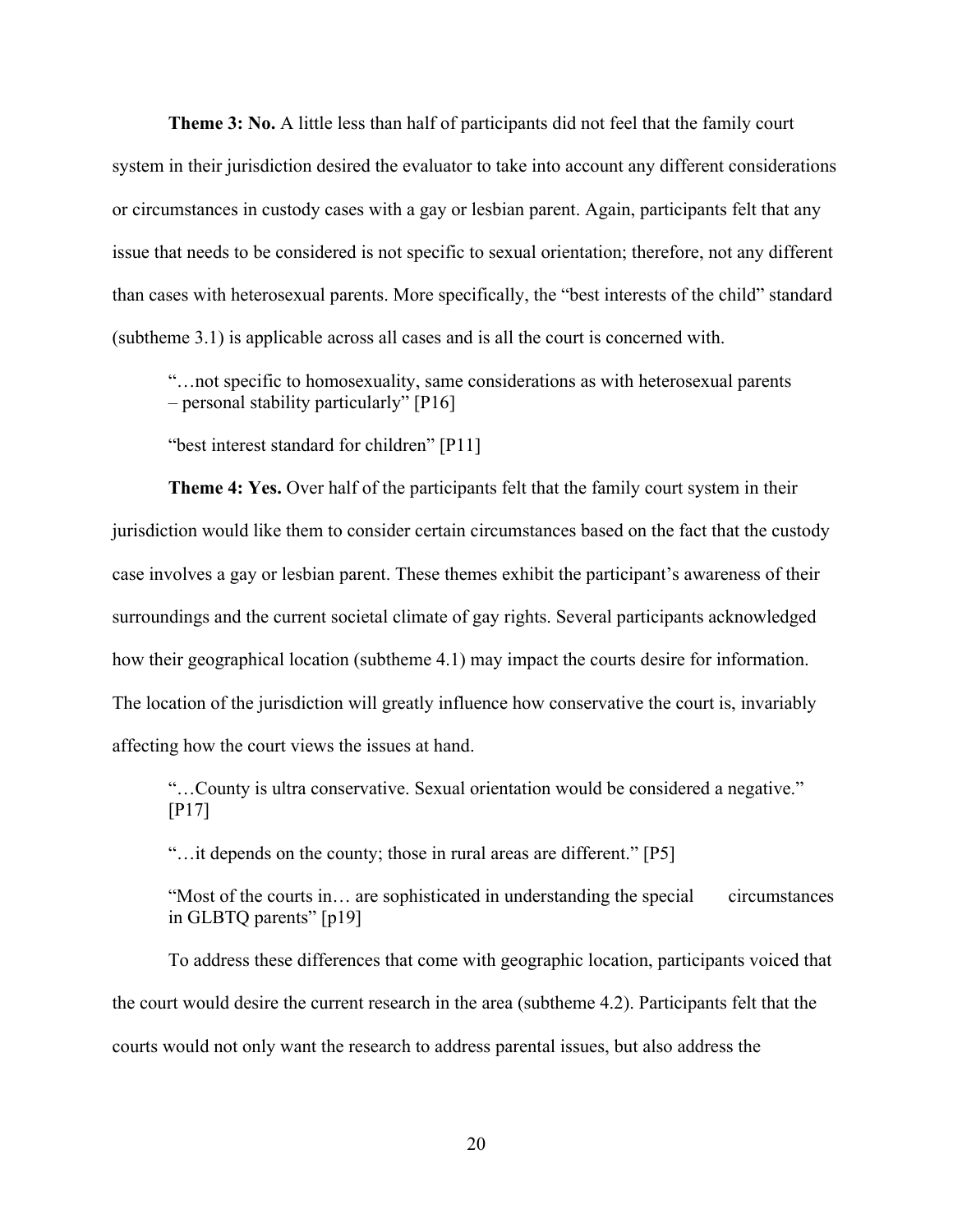perceptions surrounding sexual orientation (subtheme 4.3). Negative perceptions of gay and lesbian parents will undoubtedly happen and participants' anticipated the court wanting those issues to be addressed.

"…perceptions that GLBT parents are child molester, immoral" [P8]

"…determination of de facto parent hostility towards parent on the basis of sexual orientation alone" [P13]

## **Discussion**

In various ways, the current study demonstrates inconsistency between how child custody evaluators conceptualize and conduct evaluations that involve a gay or lesbian parent separating from a heterosexual partner. Participants alternated between relying on "the best interests of the child" standard, published guidelines and personal experience for guidance with these cases. Furthermore, a significant number of participants reported that these cases should not be treated any differently than cases involving two heterosexual parents and that the family court system desired no additional information than with cases involving two heterosexual parents. The variance between participant's responses highlights the lack of congruence in evaluators' understanding of relevant issues and preferred practices in child custody cases that involve a gay or lesbian parent.

Participants relied the most heavily on the "best interests of the child" standard to guide them in these particular cases, perhaps due to the family court system's reliance on this standard. The "best interests of the child" is the standard for awarding child custody in the United States, presumably placing supreme importance on the child's physical and psychological well-being. In theory this standard seems ideal but custody decisions tend to focus on parents rather than children in practice. Not only do these decisions focus on details of the parents, they tend to be marred by societal, cultural and personal bias. With the family court system being rooted in an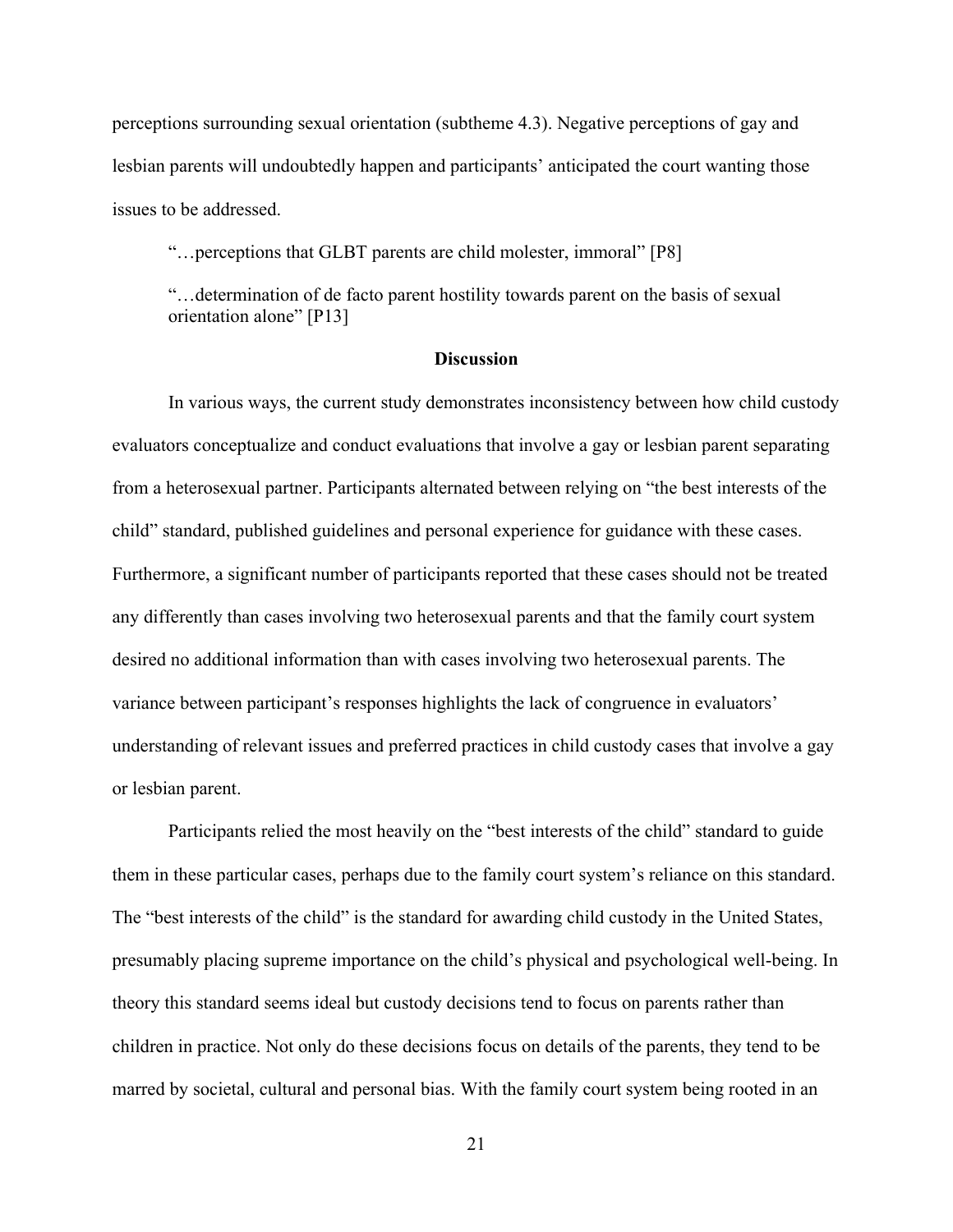ideology that privileges one familial ideal (e.g. a belief in the superiority of raising children in a family of two heterosexual married individuals) and a lack of a set definition, how much guidance does this standard actually provide in cases involving a gay or lesbian parent?

Various organizations such as the American Psychological Association (APA), American Psychology – Law Society (AP-LS), and Association of Family and Conciliation Courts (AFCC) have put forth guidelines in hopes to implement objective standards for child custody evaluations on which evaluators may rely. While all of these organizations have provided guidelines that specifically apply to child custody evaluations, explicit guidelines concerning child custody evaluations with gay and lesbian parents do not exist. The guidelines that are most relevant to these cases surround boundaries of competence and the impact of personal beliefs and experience.

The APA addressed these areas by stating that "general competence… is necessary but is insufficient in and of itself" and that if, during an evaluation, issues arose "that are outside [the] psychologists' scope of expertise, they seek to obtain the consultation and supervision necessary to address such concerns" (p. 864, American Psychological Association, 2010). Furthermore, the guidelines detailed the need for psychologists to remain aware of their own biases, as well as those of others, and specified sexual orientation among several other areas of personal and societal bias that psychologists should avoid using as a basis for discriminatory practice (American Psychological Association, 2010).

Placed within this context, the results of this study are problematic because they represent the lack of acknowledgement by approximately half of the participants that treating cases involving a gay or lesbian parent, like cases involving two heterosexual parents, constitutes competent and non-discriminatory practice. Conceptualizing custody evaluations with a gay or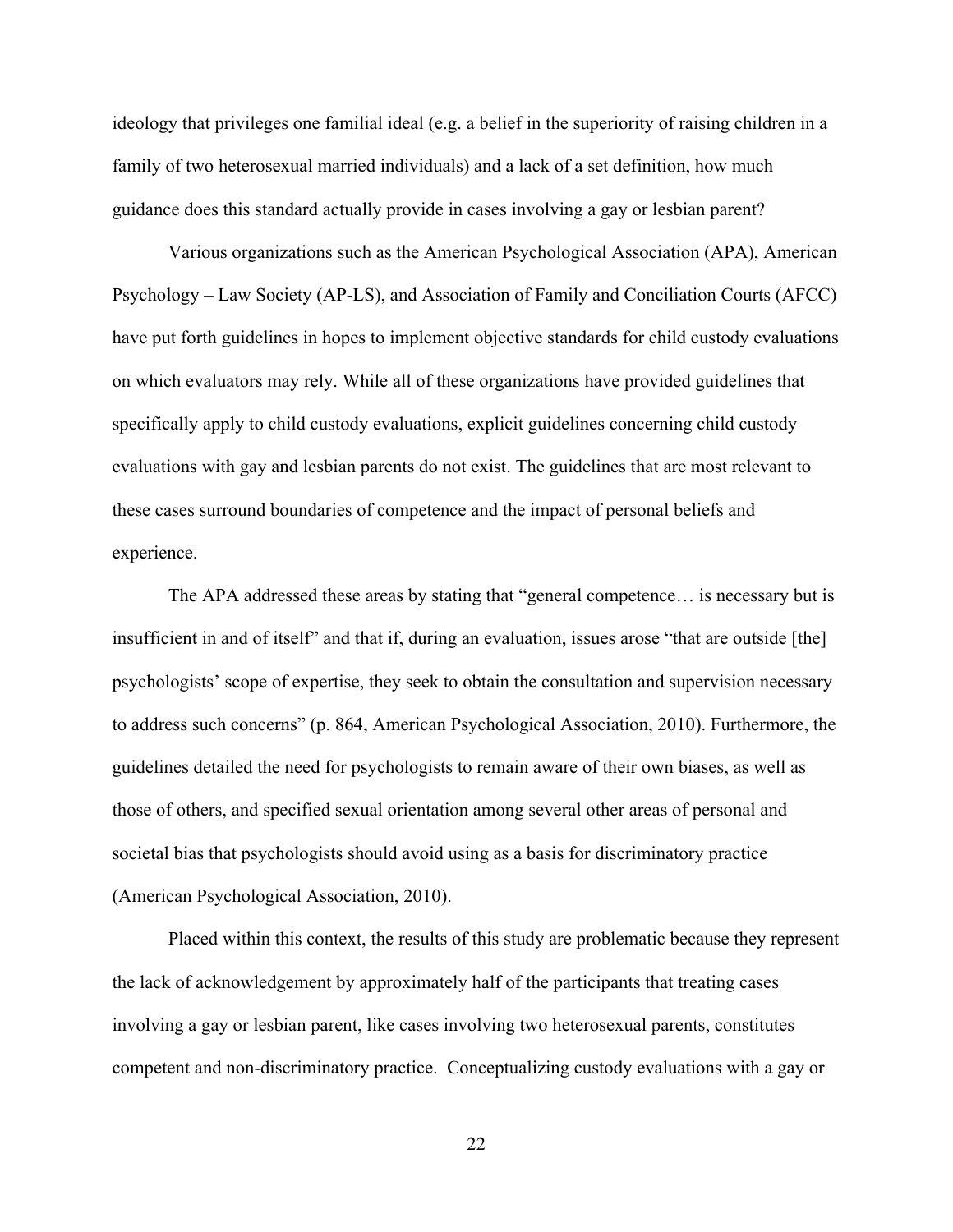lesbian parent the same as an evaluation with two heterosexual parents fails to recognize a multitude of issues that may be relevant to the case such as: attitudes toward and stigmas surrounding homosexuality, experiences and challenges faced in homosexual relationships and families, as well as issues of diversity and individual differences.

Additionally, the number of participants who reported having formal training versus those who did not was striking considering 68% of the sample reported conducting a child custody evaluation with a gay or lesbian parent, with 92% of the sample conducting between one and five evaluations with a gay or lesbian parent. A lack of understanding of issues coupled with a lack of training could lead evaluator's to unknowingly place more harm on these families. The failure to routinely and carefully consider the impact of sexual orientation on child custody evaluations has a potential to dramatically affect the rights of gay and lesbian parents.

Ultimately an evaluator cannot decide the outcome of a custody dispute but it is still the evaluator's ethical responsibility to provide the court with recommendations based on the most updated research. Thus, it is important for evaluators to be aware of the ways in which courts interpret and use information and how that may vary across jurisdictions. Courts cannot deny or restrict custody based solely on a parent's sexual orientation but can use various rationales in determining custody by a gay or lesbian parent. The court may question whether the child will be stigmatized or harassed because of their parents sexual orientation, if exposure to their parent's sexual orientation will affect the child's own sexual orientation, or if granting custody to a gay or lesbian parent will affect the moral well-being of the child. Therefore, presenting cases involving a gay or lesbian parent to a court as being the same as cases involving two heterosexual parents may also fail to address factors the court deems to be relevant.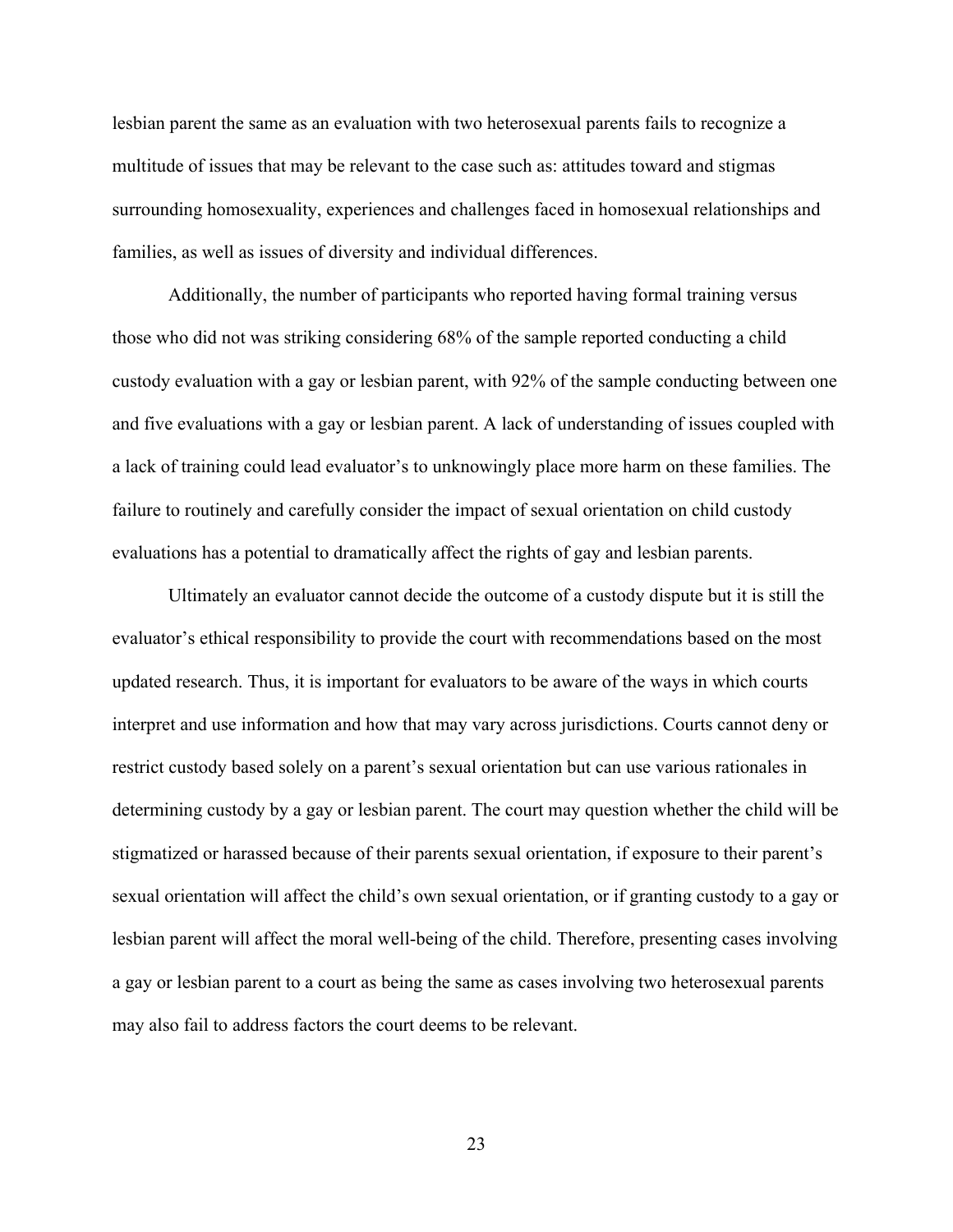#### **Limitations**

In the present study, as well as qualitative research, the goal was to gain an in-depth understanding of a particular phenomenon rather than to generalize results to the entire population. Therefore, when interpreting these results, readers should be mindful of the characteristics of participants when making judgments about their applicability. For instance, most participants identified as female and heterosexual. It is not a representative sample of all psychologists who might conduct child custody evaluations with gay or lesbian parents.

Another potential limitation is that research questions might have elicited socially desirable responses from participants. Some participants seemed to be arguing against varying considerations for gay and lesbian parents with the intent of not discriminating against gay and lesbian individuals. Although part of this response may be unavoidable due to the widespread cultural debate of gay rights, future studies should be careful to use neutral questions and fully explain the purpose of the questions. Finally, the majority of participants self-identified as female and approximately one-third self-identified as lesbian or bisexual, which could have potentially influenced the results of the study.

#### **Implications for Training and Practice**

There are at several possible implications of this study that can improve custody evaluator's skills and performance regarding the evaluation of gay and lesbian parents in custody disputes. First, there is a pressing need for further research on how evaluations are conducted with gay and lesbian parents and the use of standardized procedures, as they apply to child custody evaluations. Such procedures can include but are not limited to psychological testing,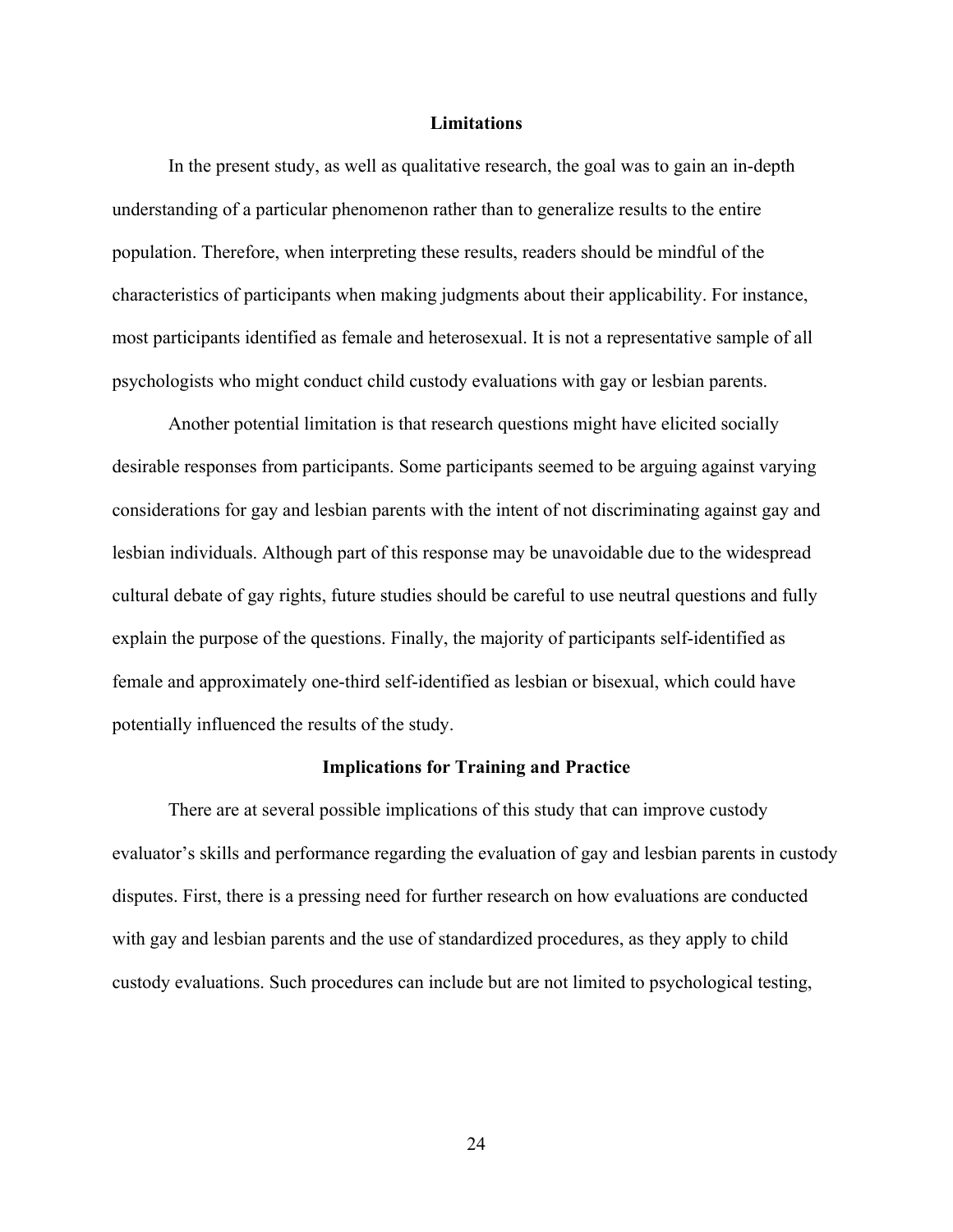home visits and observations of parent-child interactions. Research should also address the myriad of issues involved in these cases and common themes that come up in court when these cases are presented.

Second, professional organizations should consider specifying guidelines that are applicable to evaluations that involve a gay or lesbian parent. The guidelines should address minimum levels of training necessary to be competent on top of considerations that should be taken into account such as appropriate test selection, home visits and observations of parent-child interactions. Evaluators should also be aware of state laws regarding same-sex civil unions concerning each individual case. Knowledge about these topics is a powerful tool for evaluators so that they are able to address questions posed by the court and on the witness stand.

Finally, governing bodies must mandate training for current child custody evaluators to put in place skills necessary to conduct minimally competent sexual orientation-related custody evaluations. In a number of states, training mandates have been employed to implement general standards in child custody evaluation and to assure adequate knowledge regarding domestic violence concerns in custody determinations; therefore, it is reasonable to expect and require evaluators to be trained in how issues surrounding sexual orientation may affect a child custody evaluation.

The results of this study are not to advocate an increase in the focus on sexual orientation in child custody disputes, but rather to recognize that sexual orientation is an area requiring specialized knowledge and skills. Evaluations should be conducted with consideration to that particular family's situation and someone with a specialized knowledge of sexual orientation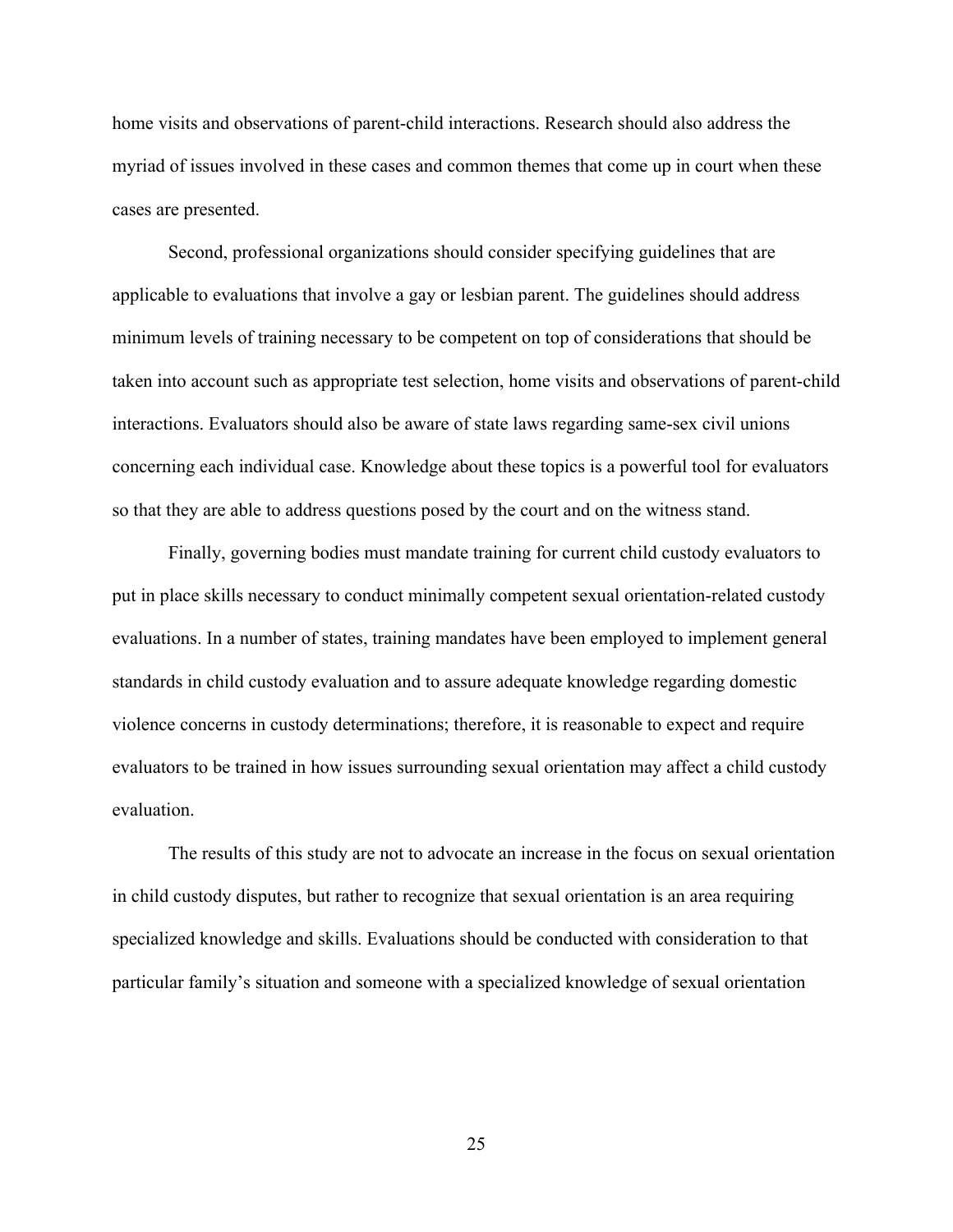issues should make recommendations to the court. Sexual orientation and parenting by gay and lesbian parents is an area that is widely debated and it should not be assumed that child custody evaluations and evaluators are immune to societal, religious and political influence.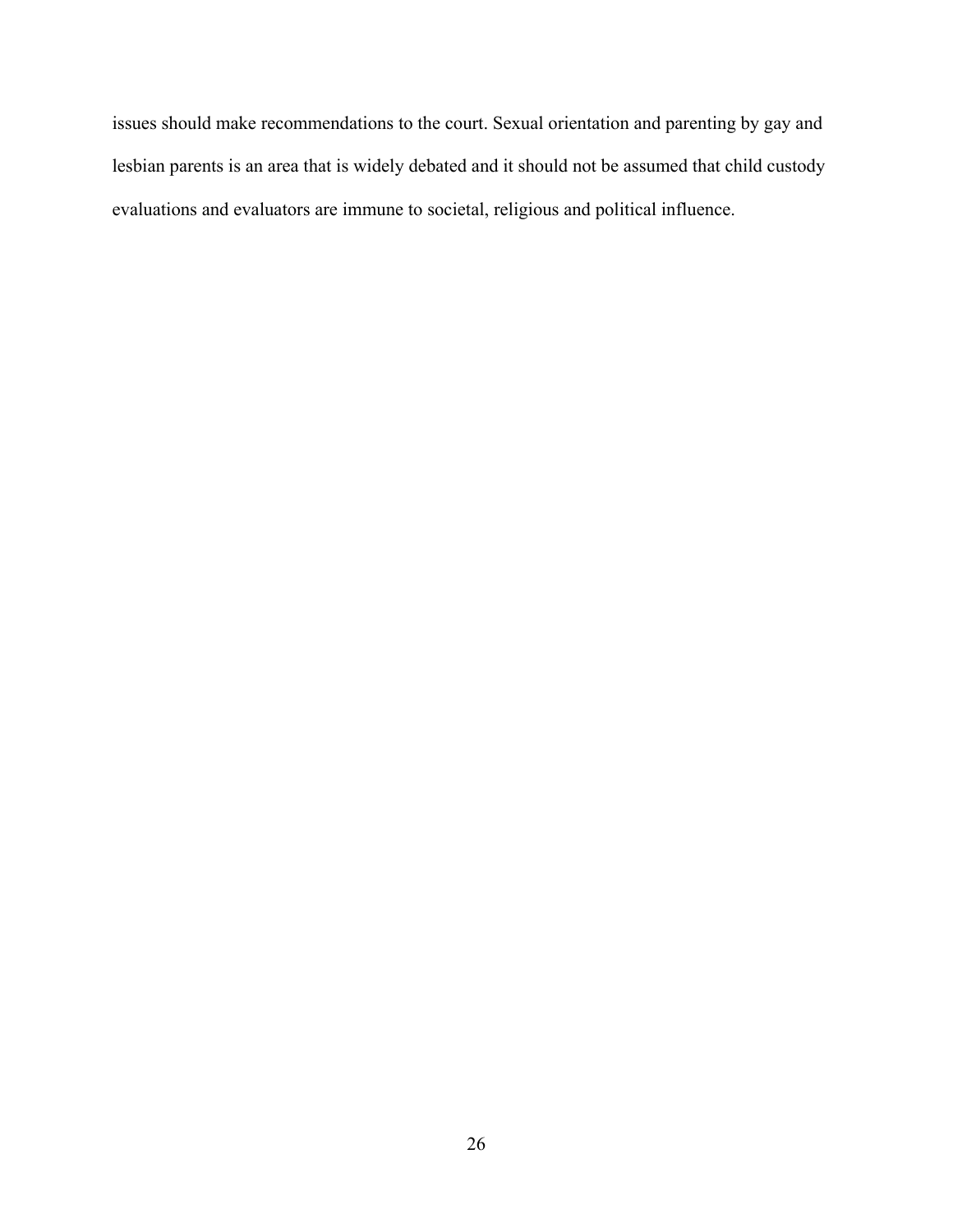#### **References**

- American Psychological Association. (2010). Guidelines for Child Custody Evaluations in Family Law Proceedings. *American Psychologist, 65,* 863*-*867.
- Babst, G. A. (2002). *Liberal Constitutionalism, Marriage, and Sexual Orientation: A Contemporary Case for Dis-establishment*. New York: Peter Lang.
- Bricklin, B. (1995). *The Custody Evaluation Handbook: Research-based Solutions and Applications*. Brunner/Mazel: New York.
- Brocki, J. M., & Wearden, A. J. (2006). A critical evaluation of the use of interpretative phenomenological analysis (IPA) in health psychology. *Psychology and Health, 21,* 87- 108.
- Buxton, A. P. (1999) The best interests of children of gay and lesbian parents. Pp. 319-356 in R. M. Galatzer-Levy  $&$  L. Kraus (Eds.), The scientific basis of child custody decisions. New York: Wiley.
- Cahill, S., & Tobias, S. (2007). *Policy Issues Affecting Lesbian, Gay, Bisexual, and Transgender Families*. The University of Michigan: Ann Arbor.
- Crawford, I., McLeod, A., Zamboni, B. D., & Jordan, M. B. (1999). Psychologists' attitudes toward gay and lesbian parenting. *Professional Psychology: Research and Practice, 30*(4), 394-401.
- Creswell, J. W. (2007). *Qualitative Inquiry and Research Design: Choosing Among Five Approaches.* (2<sup>nd</sup> Ed.). Thousand Oaks, CA: Sage Publications, Inc.

D.H. v. H.H., 830 So.2d 16, 20 (Ala.Civ.App.2001).

- Eldridge v. Eldridge, 42 S.W.3d 82 (Tenn. 2001).
- Farmer, T., Robinson, K., Elliott, S. J., & Eyles, J. (2006). Developing and implementing a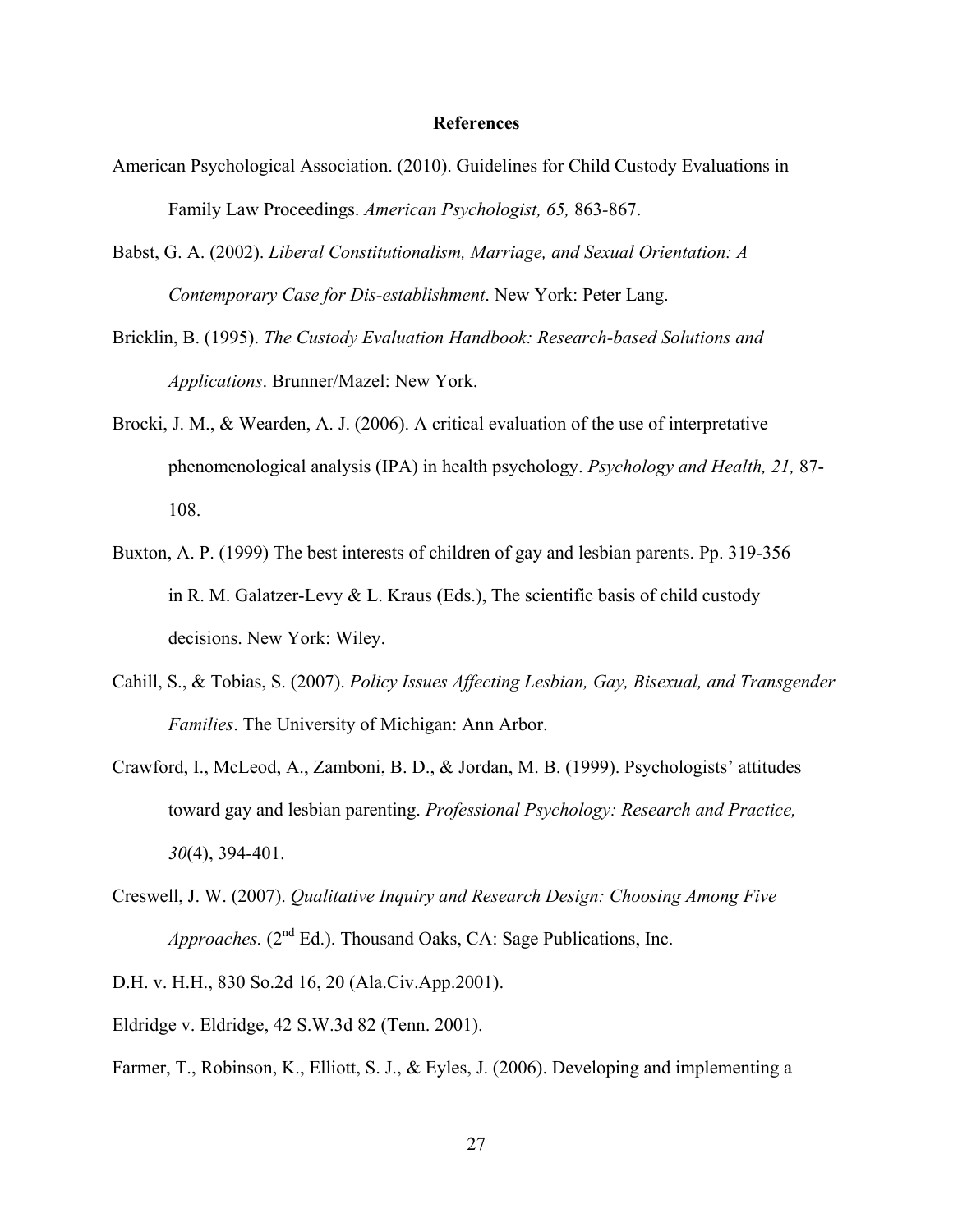triangulation protocol for qualitative health research. *Qualitative Health Research, 16*(3), 377-394.

Franklin, K. (2003). Practice opportunities with an emerging family form: The planned lesbian and gay family. *Journal of Forensic Psychology Practice, 3*(3), 47-64.

Fulk v. Fulk, 2002 Miss App. LEXIS 534 (Miss. Ct. Appl. October 8, 2002).

- Gates, G. J. (2007). *Geographic trends among same-sex couples in the U.S. census and the American community survey.* University of California School of Law, The Williams Institute.
- Golafshani, N. (2003). Understanding reliability and validity in qualitative research. *The Qualitative Report, 8*(4), 597-607.
- Gould, J. W. (1998). *Conducting Scientifically Crafted Child Custody Evaluations*. Sage: California.
- Gould, J. W., & Martindale, D. A. (2007). *The Art and Science of Child Custody Evaluations*. The Guilford Press: New York.
- Herek, G. M. (2009). Sexual stigma and sexual prejudice in the United States: A conceptual framework. *Nebraska Symposium on Motivation,* 65-111.
- Herek, G. M., Gillis, J. R., & Cogan, J. C. (2009). Internalized stigma amoung sexual minority adults: Insights from a social psychological perspective. *Journal of Counseling Psychology, 56*(1), 32-43.
- Huff, E. (2001). The children of homosexual parents: The voices the courts have yet to hear. *Journal of Gender, Social Policy & The Law, 9*(3), 695-716.
- Human Rights Campaign. (2001, August). *Gay and lesbian families in the United States: Samesex unmarried partner households*. Washington, DC: Author.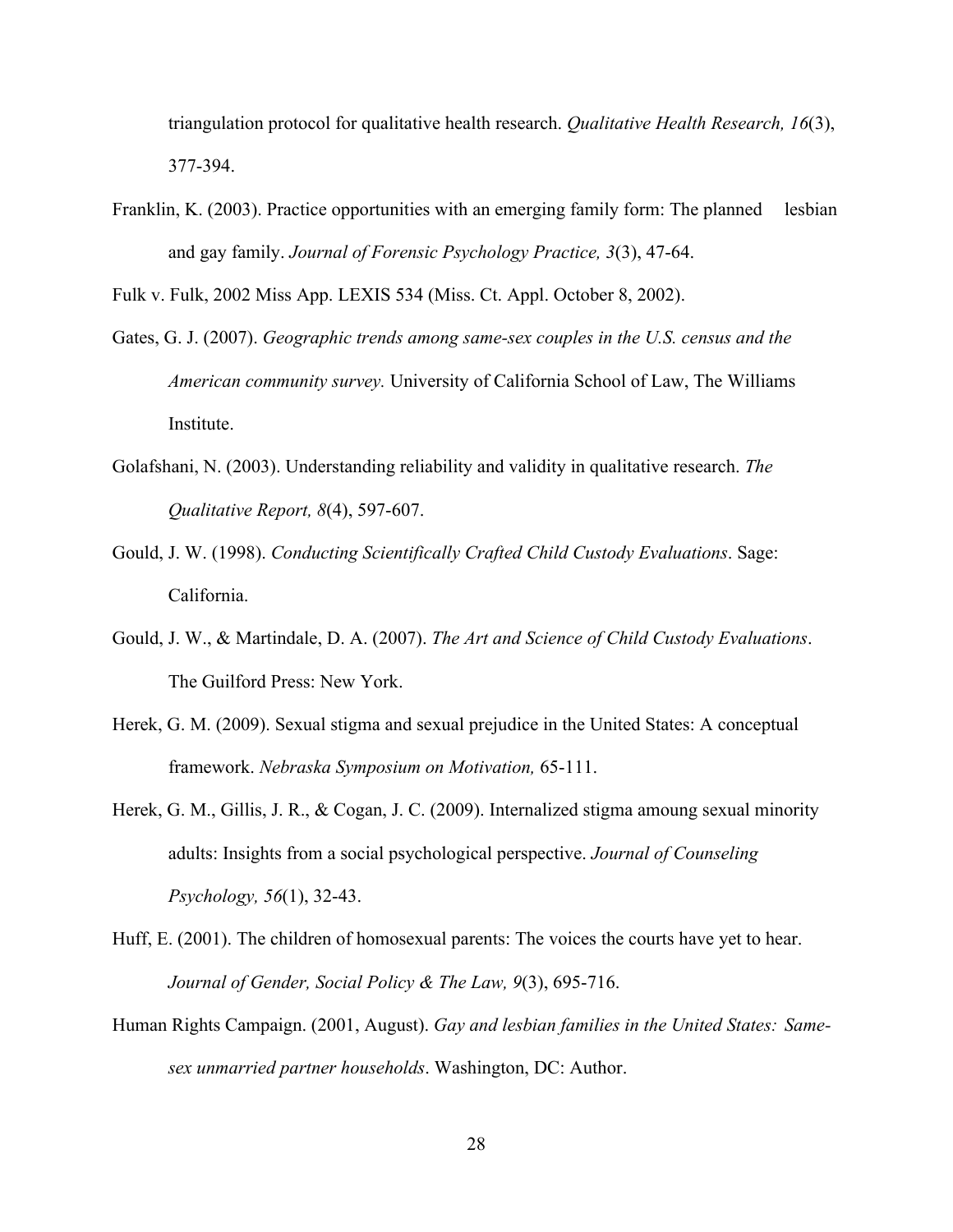- Kendell, K. (2003). Lesbian and gay parents in child custody and visitation disputes. *Human Rights: Sexual Orientation and Gender Identity, 30*(3).
- McGeorge, C. & Carlson, T. S. (2011). Deconstructing heterosexism: Becoming an LGB affirmative heterosexual couple and family therapist. *Journal of Marital and Family Therapy, 37*(1), 14-26.
- Murray, C. D. (2004). An interpretative phenomenological analysis of the embodiment of artificial limbs. *Disability and Rehabilitation, 26*(16), 963-973.
- Neuman, W. L. (2003). *Social research methods: Qualitative and quantitative* (5th ed.). Boston: Allyn and Bacon.
- Patterson, C. J. (2009). Children of lesbian and gay parents: Psychology, law, and policy. *American Psychologist,* 727-736.
- Raley, J. E. (2010). Factors to explore in doing child custody evaluations involving gay and lesbian parents. *Journal of Child Custody, 7*, 176-191.
- Reeder, G. D., Pryor, J. B., Wohl, M. J. A., & Griswell, M. L. (2005). On attributing negative motives to others who disagree with our opinions. *Personality and Social Psychology Bulletin, 31*, 1498-1510.
- Rohrbaugh, J. B. (2007). *A Comprehensive Guide to Child Custody Evaluations: Mental Health and Legal Perspectives.* Springer-Verlag: New York.
- Santtila, P., Sandnabba, N. K., & Wallenborg, A. (2007). Homophobia in child custody cases: An experimental study. *Nordic Psychology, 59*(2), 135-148.
- Smith, J., & Osborn, M. (2003). Interpretative phenomenological analysis. *Qualitative psychology: A practical guide to research methods* (pp. 51-80). Thousand Oaks, CA US: Sage Publications, Inc.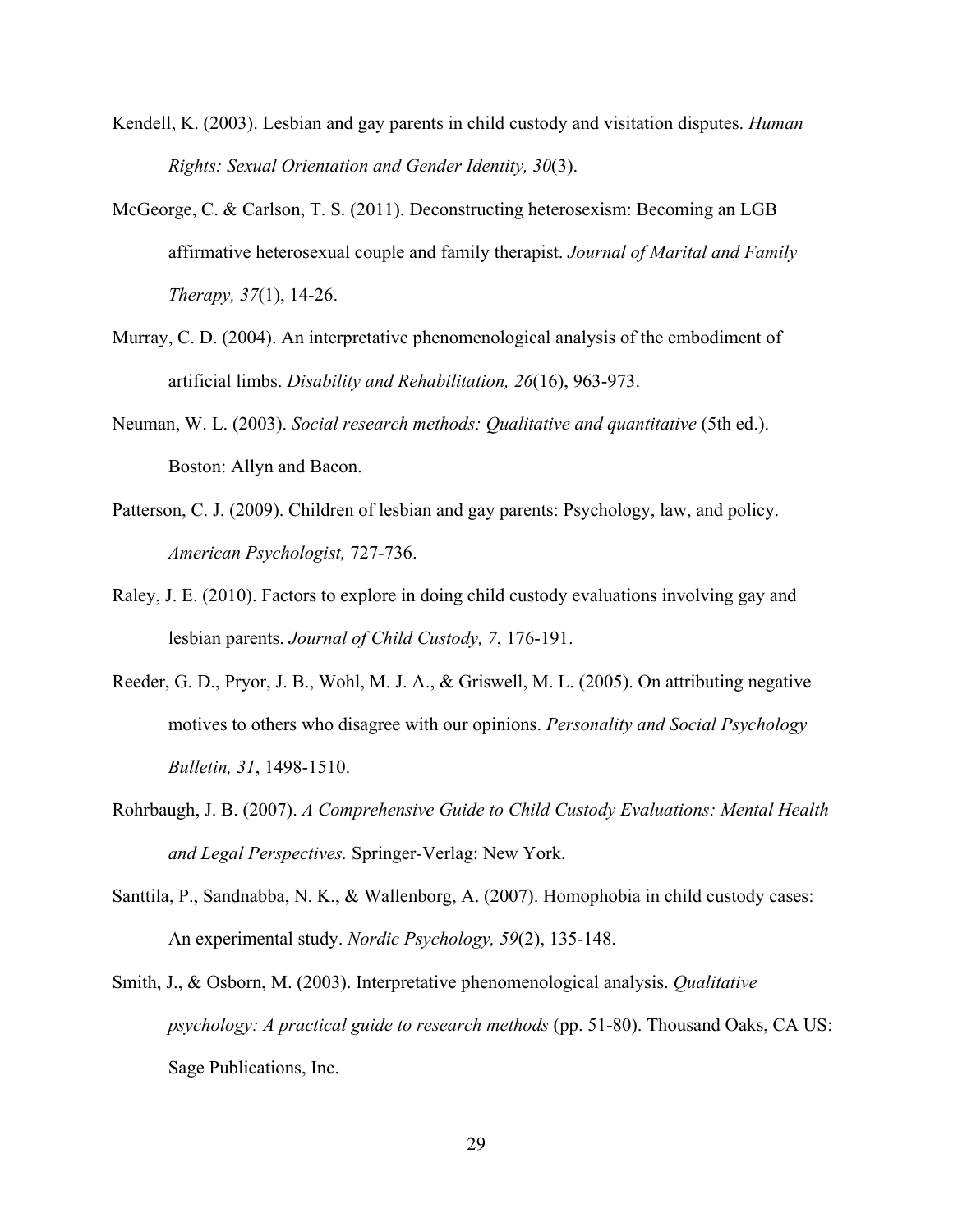- Tye, M. (2003). Lesbian, gay, bisexual, and transgender parents: Special considerations for the custody and adoption evaluator. *Family Court Review, 41*(1), 92-103.
- Wallace, S. R., & Koerner, S. S. (2003). Influence of child and family factors on judicial decisions in contested custody cases. *Family Relations, 52*(2), 180-188.
- Willig, C. (2001). *Introducing qualitative research in psychology: Adventures in theory and method.* Maidenhead, GB: Open University Press.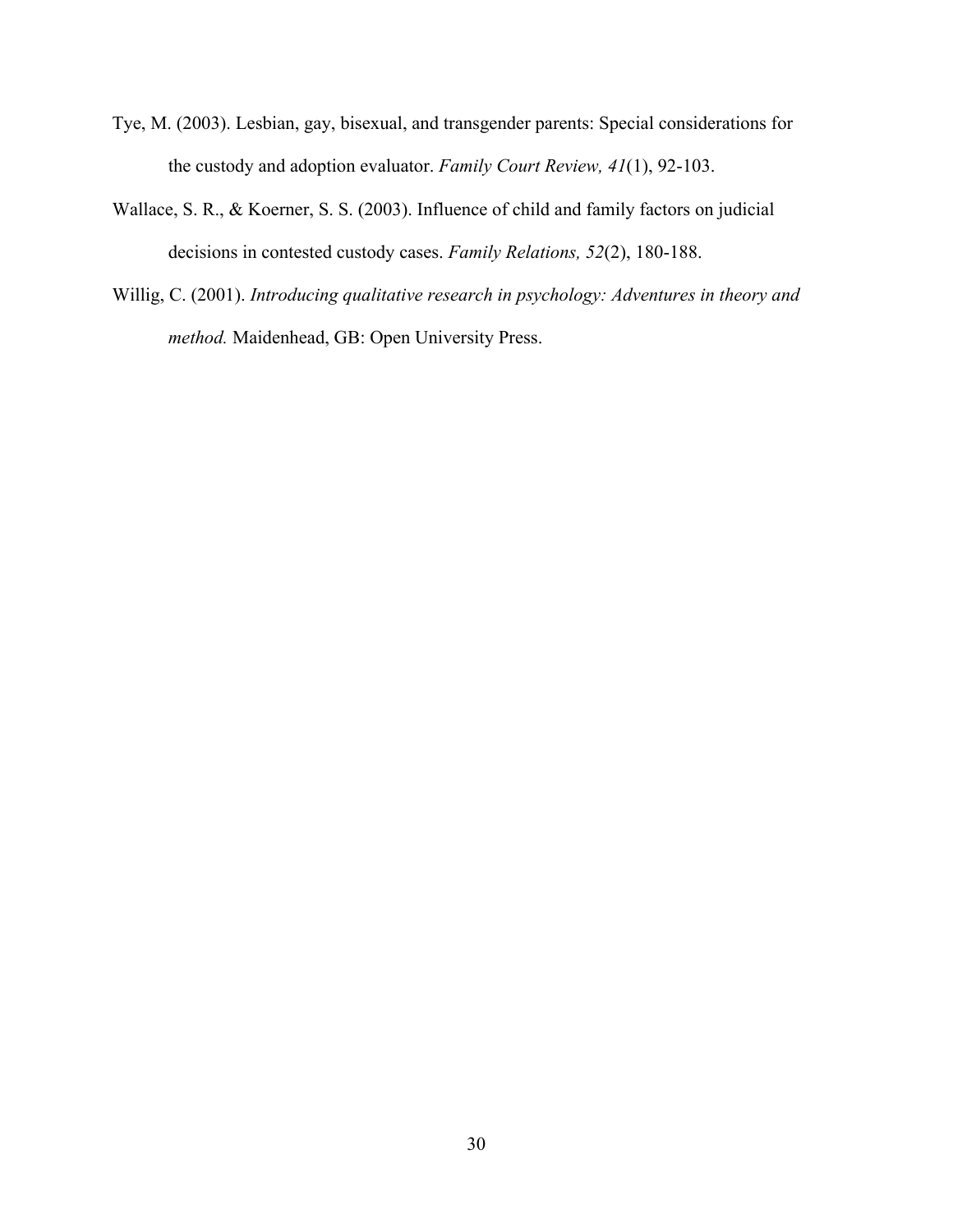## **Appendix A**

## Participant Recruitment Notice

## **Considerations in Child Custody Evaluations with Gay and Lesbian Parents: A Qualitative Study**

We are conducting an online study at Colorado State University to investigate the considerations taken into account by child custody evaluators when conducting child custody evaluations with families that include a gay or lesbian parent as well as investigate the considerations that child custody evaluators view as important to take into account if they were to conduct a child custody evaluation with a family that included a gay or lesbian parent. The only requirements for participation in this study are that the you either be currently qualified to conduct child custody evaluations or have been qualified in the past to conduct child custody evaluations and that you are at least 18 years-old.

Participation in this research requires only that you complete a brief online questionnaire that asks you questions about you and your views when conducting child custody evaluations with gay and lesbian parents. The questionnaire will take you approximately 20 minutes to complete, and we do not ask questions that require you to provide any personally identifying information. Your responses will be kept strictly confidential, and all data will be encrypted using the same standards that businesses use for handling credit card information.

If you are interested in participating in this research, please click on the link below for more information.

[Insert study URL here]

Thank you for your consideration,

Larry Bloom, Ph.D. Principal Investigator Dept. of Psychology, CSU Larry.Bloom@colostate.edu 970-491-5214

Roxanne Rassti, Graduate Student Co-Principal Investigator Dept. of Psychology, CSU Roxanne.rassti@colostate.edu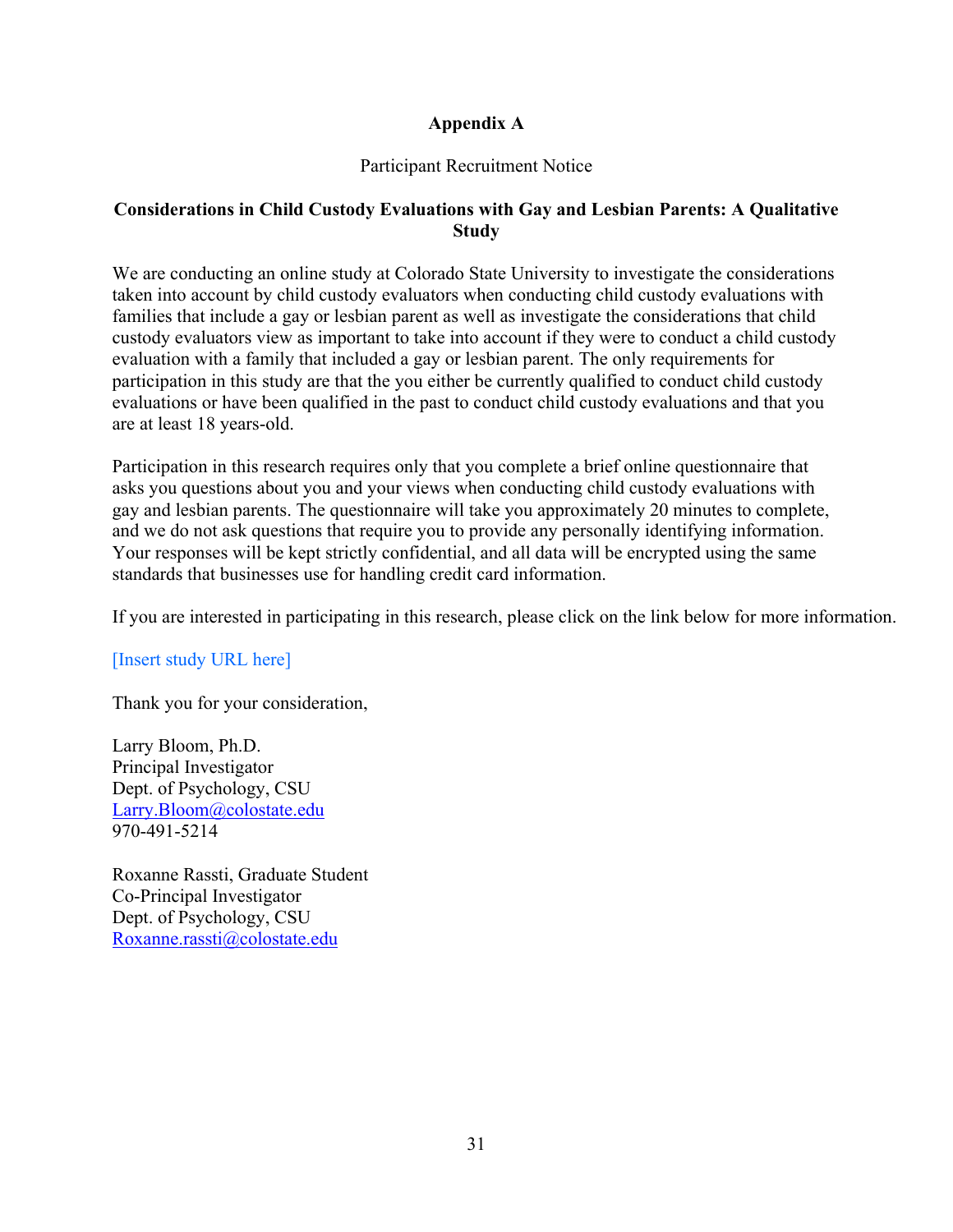## **Appendix B**

## Cover Letter

Dear Participant,

You are being invited to take part in this research because you indicated that you are an adult (at least 18 years-old) who is currently qualified to conduct child custody evaluations or has been qualified to conduct child custody evaluations in the past. The purpose of the study is to investigate the considerations taken into account when conducting child custody evaluations with families that include a gay or lesbian parent.

Considerations in Child Custody Evaluations with Gay and Lesbian Parents: A Qualitative Study is being conducted by Roxanne Rassti (Co-Principal Investigator), a graduate student in the Department of Psychology at Colorado State University, and her advisor, Larry Bloom, Ph.D. (Principal Investigator), a faculty member in the Department of Psychology at Colorado State University.

If you decide to participate in the study, you will be asked to complete a brief questionnaire that will ask you questions about your considerations when conducting child custody evaluations with families that include a gay or lesbian parent. They questionnaire should take no more than 20 minutes to complete, and it will be completed online, by clicking the link below to proceed.

**There are no known risks for participating in this study.** It is not possible to identify all potential risks in research procedures, but the researchers have taken reasonable safeguards to minimize any known and potential, but unknown, risks. The possible benefits from taking part in this study include gaining more insight into your own views and practices when conducting child custody evaluations. Furthermore, while the information collected may not benefit you directly, the information learned in this study may be helpful in what is contributed to the scientific literature on child custody evaluations with families that include a gay or lesbian parent.

**Your participation in this research is entirely voluntary.** If you decide to participate in the study, you may withdraw your consent and stop participation at any time without penalty.

As part of the data collection for this study, the survey website will record IP addresses from each computer used to complete this survey. It is highly unlikely that an IP address could be used to personally identify a given research subject. However, testing to see if the same IP addresses appear multiple times could be used as a way to gauge whether the same participants are completing the survey multiple times. IP addresses will solely be used to determine whether participants have attempted to complete the survey more than once. Once it is determined whether or not there are duplicate IP addresses, the IP address information will be deleted from the data set to ensure participant privacy and anonymity.

We will keep private all research records that identify you, to the extent allowed by law. Your information will be combined with information from other people taking part in the study. When we write about the study to share it with other researchers, we will write about the combined information we have gathered. You will not be identified in these written materials. We may publish the results of this study; however, we will keep your name and other identifying information private. This study is anonymous. That means that no one, not even members of the research team, will know that the information you give comes from you.

At the end of the study, you will be given the option to provide your email address in order to have the results of the study sent to you, but providing your e-mail address is completely optional. If you do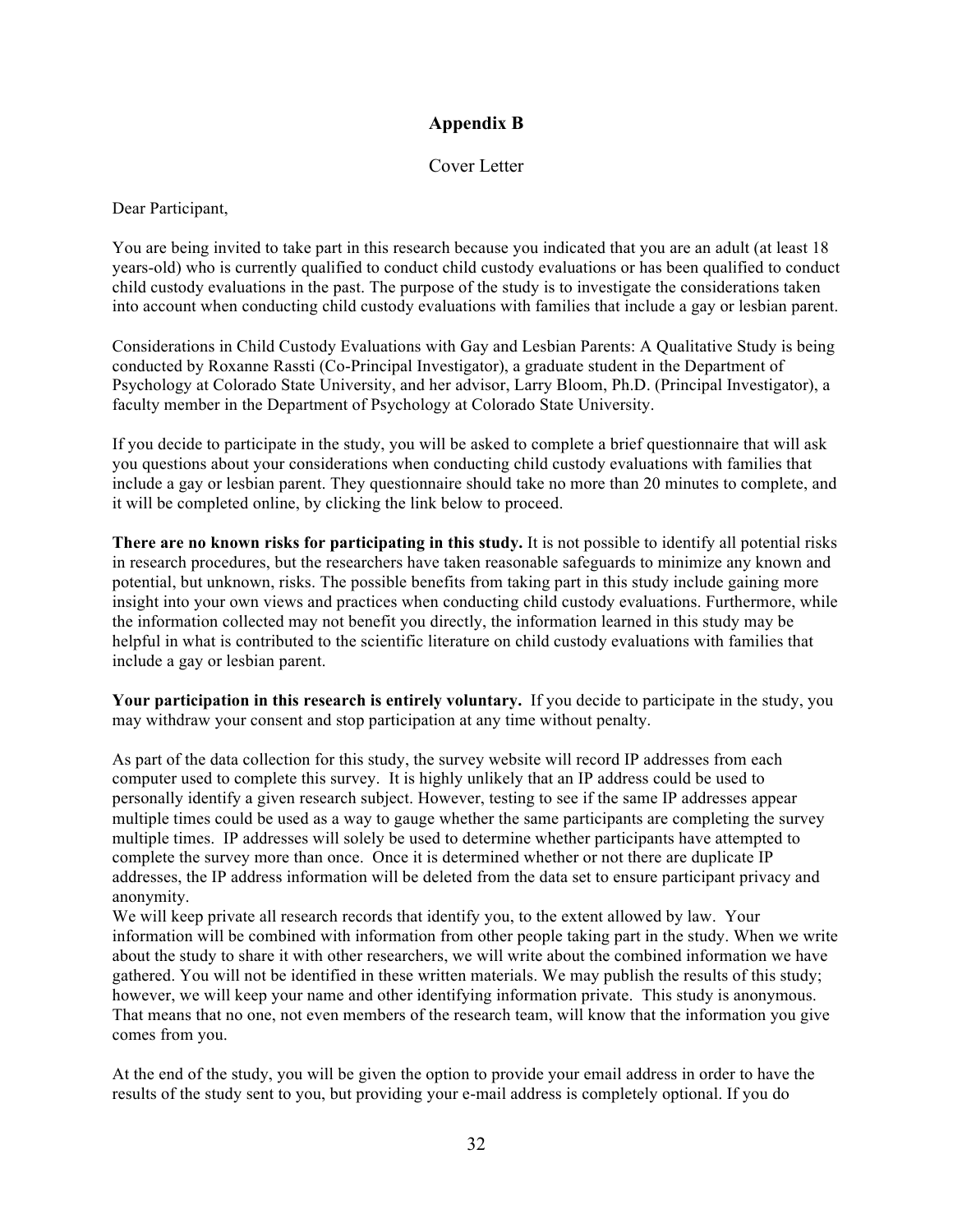provide your e-mail address, it will be deleted from all records after the results have been sent to you, and your data will never be connected to your email address.

Before you decide whether to accept this invitation to take part in the study, **you may as any questions that might come to mind by e-mailing the Co- investigator, Roxanne Rassti, at** 

**Roxanne.rassti@colostate.edu** now. Later, if you have questions about the study, you can contact the investigator at that e-mail address as well. You may also contact the faculty sponsor/principal investigator, Larry Bloom, at Larry.Bloom@colostate.edu or via telephone at 970-491-5214. If you have any questions about your rights as a volunteer in this research, contact Janell Barker, Human Research Administrator at 970-491-1655.

This cover letter was approved by the CSU Institutional Review Board for the protection of human subjects in research on (Approval Date).

## **If you have read and understand the above information, please click on the 'I Consent' button below to indicate your consent to participate in this study.**

If you do not wish to participate in the study, simply close the window.